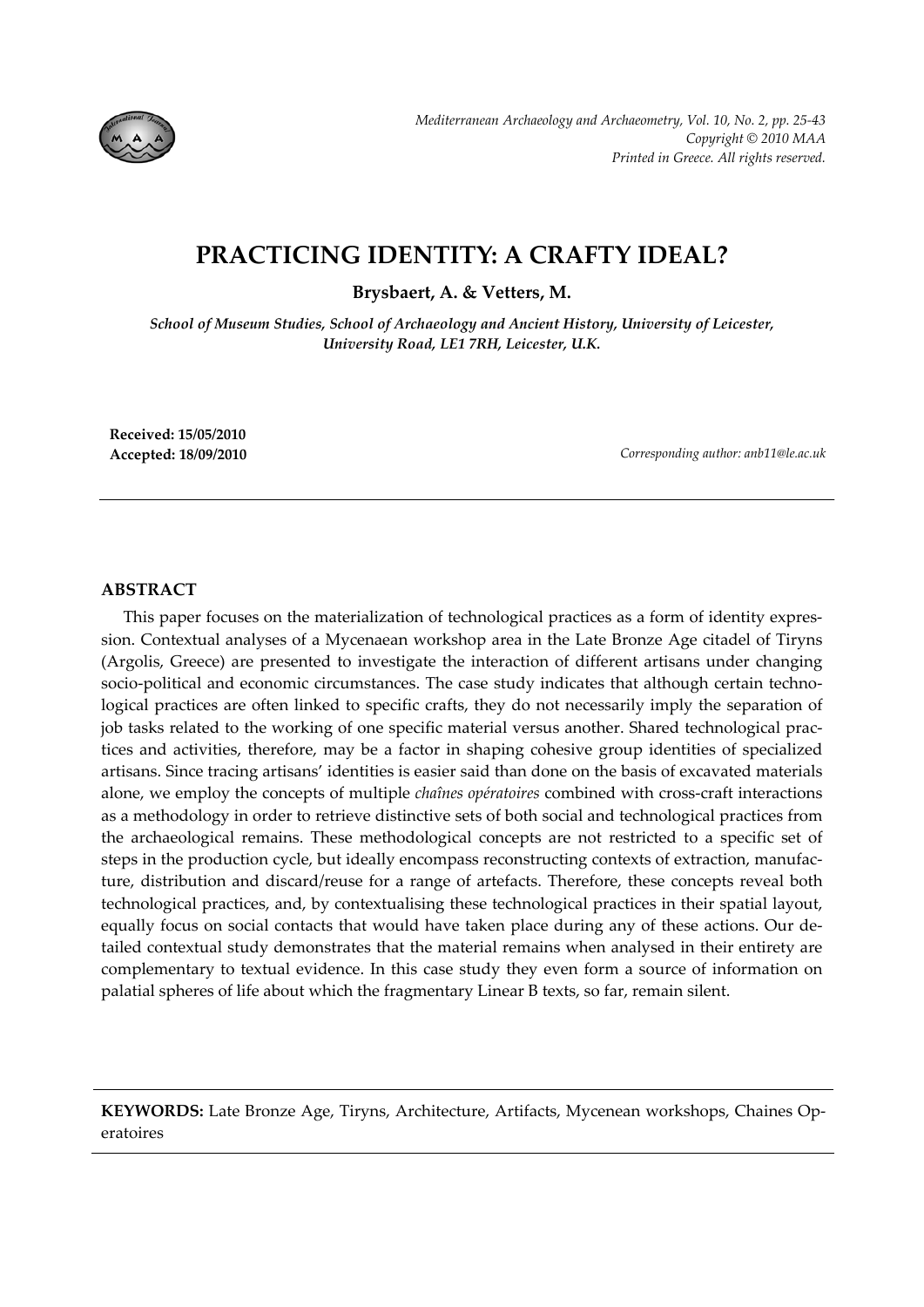#### **INTRODUCTION**

Identities can be inclusive and result in social cohesion when formed by a group member‐ ship related to geographic areas, common lan‐ guage, religious beliefs or genealogical links. More fragmented groups' identities pertain to social status, age, gender or occupation (Díaz‐ Andreu et al. 2005). Most identities are created through certain practices and performances, by which individuals or groups may profile themselves versus those who do not belong. Technological practices and performances may, there‐ fore, form and transform people's identities. By contextualising technological practices we can analyse social acts that bring people together, including some and excluding others. Because such performances connect and may create a bond between certain individuals, they can con‐ stitute acts of conscious identity forming or signalling. Since people's relationships and thus their identities are always dynamic and often context‐specific, such bonds are prone to shift over time and geographically. These shifting relationships and bonds between people are an integral part of their identity formation, main‐ tenance and/or transformation, and materialize in a variety of ways. It is exactly these materi‐ alizations of different technological practices which we contextualise in our case study in order to trace shifting artisans' identities.

In this paper we present a case study of technological practices which are traced in a series of material remains, from obsidian tools to gold foil, excavated in the Lower Citadel of Tiryns, chronologically spanning the final pala‐ tial (LH III B Final, ca. 1230/25 – 1210/00 BCE) and one postpalatial phase (LH III C Devel‐ oped, ca. 1170/60 – 1150/40 BCE). The area un‐ der study is located in the northern tip of the Lower Citadel and was already interpreted as a workshop area by Klaus Kilian and Joseph Ma‐ ran (Kilian 1984: 56, fig. 1; 1988: 111 fig. 9; Ma‐ ran 2008: 90-91). Through investigating the architectural units and finds from this context we aim to answer specific questions about how people's identities were formed and trans‐ formed, i.e. how their social relationships and identities may have shifted over time in this specific location, and, moreover, how such social shifts would be consciously or uncon‐ sciously played out in material terms. Investi‐ gating and subsequently interpreting material remains as identity markers in the sphere of craft activity is a common topic in archaeologi‐ cal research, but reflection upon the specific link between material remains and identity is often lacking. For instance, an assemblage of objects interred with a single individual in a Mycena‐ ean burial on the Athenian Agora has been in‐ terpreted as signifying the profession of the de‐ ceased, because the type of objects and tools, (a steatite mould for jewellery casting, a stone celt, a possible bone handle and a chisel‐shaped bone implement with four drill‐holes) are un‐ usual grave goods in Mycenaean funerary con‐ texts (Immerwahr 1971: 110, 231‐232 pls. 55, 77; Kilian‐Dirlmeier 2009: 385 No. 23).What exactly would have been his profession is left open, al‐ though the deceased is implicitly linked to Mycenaean glass workers. Judging by the scar‐ city of tool sets in Mycenaean burial contexts, it seems that only rarely were tools deposited in a funerary context, either because they were handed down in the family, possibly because of their use value, or because projecting a specific artisan occupation was generally not consid‐ ered the most important aspect of one's identity to be signaled in the funerary realm. Ethnographic accounts demonstrate that artisans had a very personal relationship with their working tools and certain objects in every phase of their life. Many such examples are illustrated in the Museum of Man and Tools, Athens, and one marriage contract there highlights the fact that a tool set was often part of the dowry which moved, as a very valuable commodity, from one family into another. The tool set was a ma‐ terial and social insurance that the groom had a profession, and thus a source of income, in or‐ der to sustain his future family. His identity and that of his future family was very closely tied to this tool set and remained so for the rest of their lives (Άνθρωποι και Εργαλεία 2008: 67‐69). This intimacy may have lived on in af‐ terlife as well (see for instance Egyptian arti‐ sans' depictions and tools in funerary contexts (e.g. Tomb 2, at Bersheh: Smith 1951: 323, fig.1; Terrace 1968: 15, fig. 6, PL. XX) and, more re‐ cently, depictions of people's professions on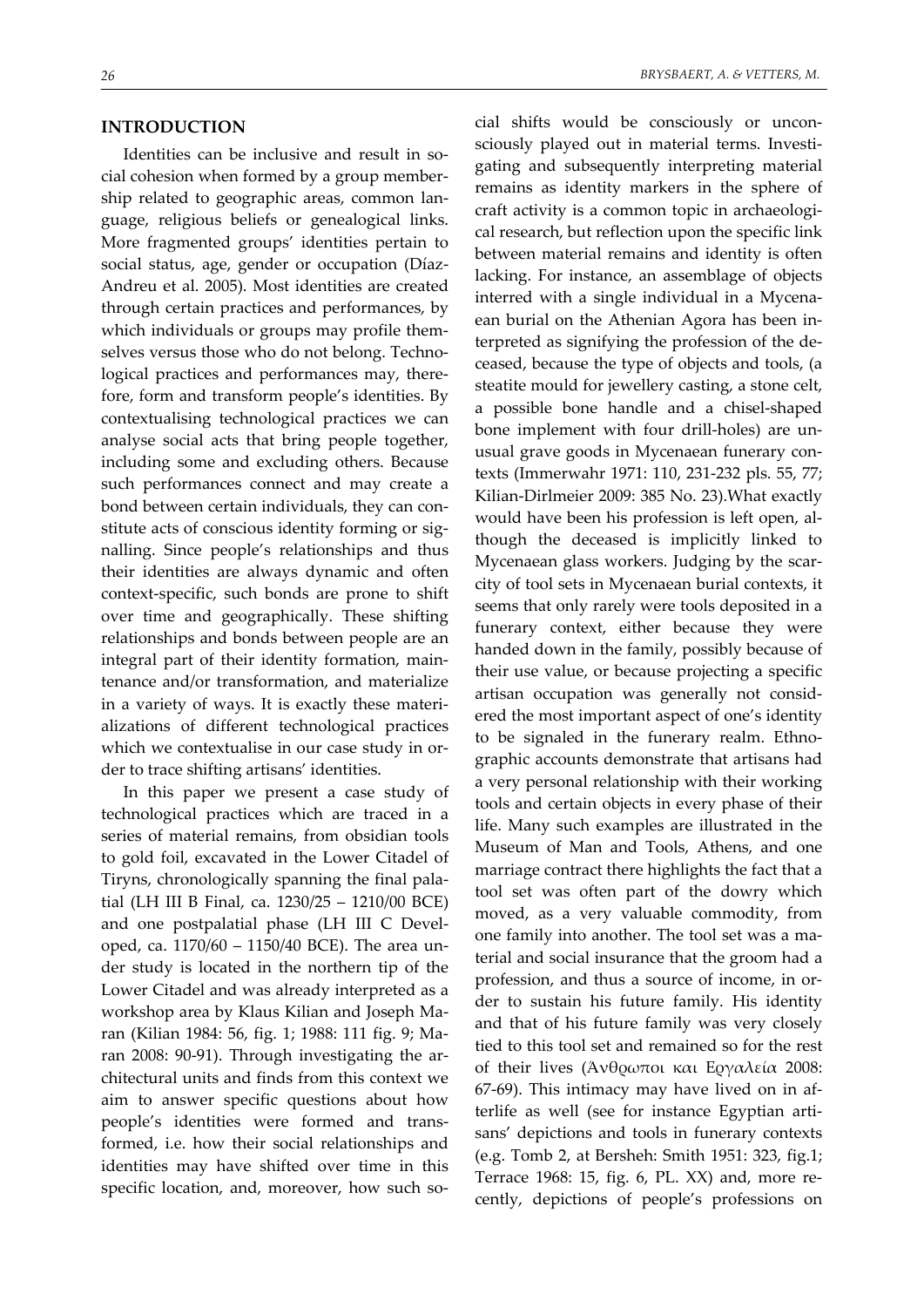19th century Greek tomb stones, Άνθρωποι και Εργαλεία 2008: 112, 115). However, it can be argued that since the dead do not bury them‐ selves, funerary gifts might not adequately reflect occupational status or self-perception of the deceased. On the one hand, the unusual occurrence of tools in a closed context such as the Athenian Agora tomb (see above) may be ac‐ cepted as an indication to the former profession of the deceased as an artisan. However, this does not give us detailed insights into the proc‐ ess of shaping an artisan's identity due to the often rather generic character of those tools and the static or "frozen" character of such inter‐ ments which are far removed from actual contexts of craft practice.

Archaeological discourse tended to focus on certain objects and has interpreted these as social markers. For example, double mould‐made relief glass beads of various shapes were widely spread in the Mycenaean interaction sphere and are often found in Late Bronze Age Mycenaean tholos and chamber tombs (Nightingale 2008: 82‐84; Hughes‐Brock 1999: 289). These beads most probably functioned as signifiers of pala‐ tial craft production, but, were also, by large, material evidence to the inclusion of the per‐ sons wearing them into the ideological ambit of the palace, as John Bennet's term (2008: 155), 'tokens of the palace' indicates. These objects thus seemed to have signalled a belonging to a certain social class (Hughes‐Brock 1999: 291) and hence implied the exclusion of other people from that social class, if such beads were not part of their possessions. If we link the discus‐ sion of a person's occupation and his or her social standing, highly specialized technological practices involved in craft production probably would have increased the value of a finished object and will have reflected back upon the artisan's social role. Therefore, the artisans in‐ volved in the production of relief glass beads could have attained an elevated social status merely by their craft activity, since it involved an expertly produced commodity, it took place in a palatially supervised environment, and it involved very specific pyrotechnological knowledge. However, while the examples above seem to illustrate a possible link between material remains and identities, the interpreta‐

tions of the former as identity markers often tend to be based on a *single* grave context or on *one* type of material or object only. In this paper, we try to approach the study of identities through material markers more holistically. We believe that the full integration of all material categories from a given context and wider contextual studies form a much stronger basis in arguing for a link between material remains and identities, especially when focusing on the actual place of practice, i.e. workshop contexts.

#### **METHODOLOGY**

Archaeological data from the Mycenaean site of Tiryns allow for a very tight contextual analysis, which we combine with a detailed technological study of a series of finds and fea‐ tures that cross over several material categories. Furthermore, in the technological investigation of each material category we employ the con‐ cept of the *chaîne opératoire* (term coined by Le‐ roi‐Gourhan 1964; see also e.g. Pfaffenberger 1998), in order to map out each step involved in forming and transforming raw materials into finished objects. In doing so for every material preserved, we investigate potential cross‐craft interactions that may have existed between dif‐ ferent *chaînes opératoires*. These *chaînes opéra‐ toires* themselves, however, may only partially be represented depending on how much of the entire production process had taken place in one fixed spot, i.e. a workshop, and how much of that evidence is still preserved when excavated. Cross‐craft interaction was first coined by McGovern (1989: 1‐9); Costin (2005: 1101‐6) mentioned it briefly and Miller (2007: final chapter) implemented it to some extent to study technologies in the ethnographic and archaeo‐ logical context of the Indian subcontinent.

With regard to the Eastern Mediterranean and the Aegean, no in‐depth or systematic work on the interplay of the social and the techno‐ logical, supported by a theoretical framework, has yet been undertaken (Brysbaert 2004, 2007). The need for such research became especially acute since it has been demonstrated that combining the *chaîne opératoire* and cross‐craft inter‐ action forms a useful and flexible framework, by which one can investigate a specific craft in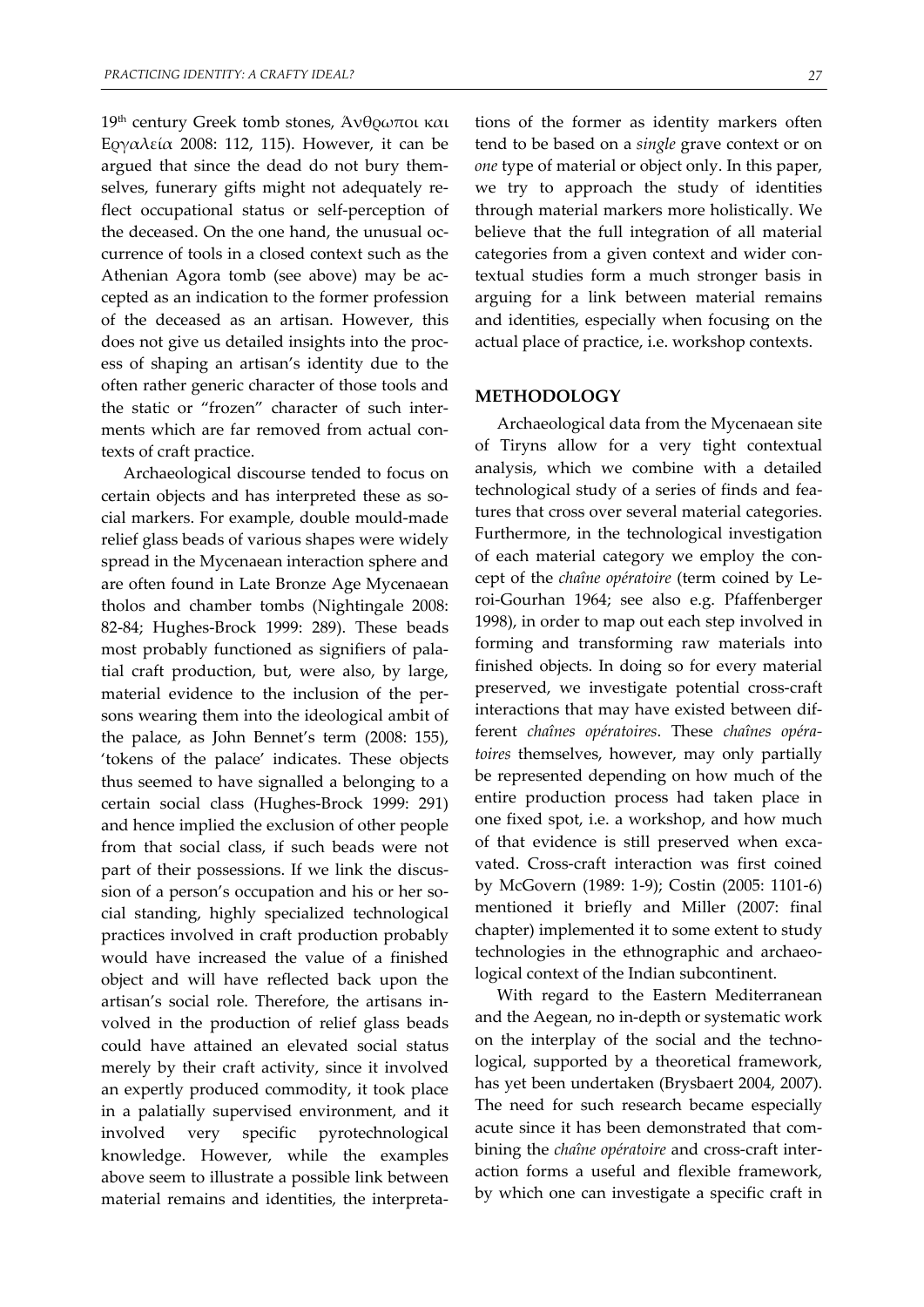detail (vertical investigation), and, at the same time study several crafts comparatively (horizontal investigation) (Brysbaert 2008, 2011). This combined approach allows us to investi‐ gate technologies from a technical viewpoint, but it also gives insights, through the material remains, whether certain socio‐political and economic aspects of societies may have changed, shifted or remained constant over time as a result of technological and social in‐ teraction. In this paper, we thus try to integrate new concepts in interdisciplinary research (as evidenced by a five‐year research project funded by the Leverhulme Trust; www.tracingnetworks.ac.uk) that brings to‐ gether archaeometric, ethnographic, archaeological and sociological approaches in order to answer questions of importance to archaeological research and modern social sciences alike. At Tiryns we investigate a) what material evi‐ dence may belong to or indicate a workshop, and b) if any, what crafts might be represented within such contexts. Subsequently we aim to establish whether, on the one hand, any of the seemingly unassociated finds may well be part and parcel of one set of crafts or, on the other, whether other social practices lead to their deposition in the contexts under study. We, therefore, combine both a vertical sequence, i.e. one entire *chaîne opératoire* of one specific mate‐ rial, with several horizontal ones, too, i.e. *multi‐ ple chaînes opératoires* at work at the same time on several different materials, in order to find and interpret the cross‐craft interactions (Brys‐ baert 2008: 22, chapter 7; 2011). Combined with a spatial and contextual analysis the concept of the *chaîne opératoire* also helps to trace potential social interaction via technological links between these different material remains. By extension, it may hint at specific social identities connected to the production, acquisition and consumption of different craft objects. The con‐ struction of these identities, through material means within a contributing architectural frame and surrounding landscape, was probably en‐ meshed with ceremonial practices, public activi‐ ties and rituals (Brysbaert: forthcoming), which, however, are not further explored in this paper. As such, any social exchange / contact / link be‐ tween people and their things within their surroundings would have had an impact upon people's multiple identities. Especially, but not only in a workshop‐context, cross‐craft interac‐ tion can thus be understood as a constantly changing and dynamic situational platform for communication where people and objects meet and where they create, communicate and negotiate their social identities (Brysbaert 2007: 329). As reflected in the modern descriptive vocabulary, the technological and social are linked: raw materials were formed and transformed, and so were identities.

#### **ARCHAEOLOGICAL BACKGROUND**

The hill of Tiryns, situated on the southeast fringe of the Argive plain, has been used as a settlement and harbour site since the Middle Neolithic period and, in the second half of the second millennium BCE, evolved into one of the largest Mycenaean palatial centres on the Greek mainland. The hill is divided into an Up‐ per, Middle and Lower Citadel. A multi‐phase palace with two Mycenaean megara occupied the summit, i.e. the Upper Citadel (Kilian 1987: 25–28, 32–33). The last phase of the extensive Cyclopean fortifications around the entire hill dates to the mid 13<sup>th</sup> century BCE. Archaeological research on the site started in the late 19<sup>th</sup> century and has been directed mainly by the German Archaeological Institute (DAI) in col‐ laboration with the Greek Antiquity service which also excavates in and around the site since the late 1950s. These investigations have, besides the architectural structures of the palace and parts of the settlement, revealed a multiplicity of finds ranging from humble remains of daily life to elaborate expressions of the palatial elites which substantially enlarge our under‐ standing of Mycenaean society. Monumental architectural projects such as the western stair‐ case, the eastern and southern galleries, and the so-called 'Syringes', testify to the power and the external connections of the local elite during the final palatial period (ca. 1230/25 – 1210/00 BCE; Maran 2004b: 267-275; Maran, forthcoming; FIGURE 1). Studies in the plain surrounding the citadel have shown that an extensive settlement existed in this area during the palatial (ca. 1425/1390 – 1210/00 BCE) and, of even larger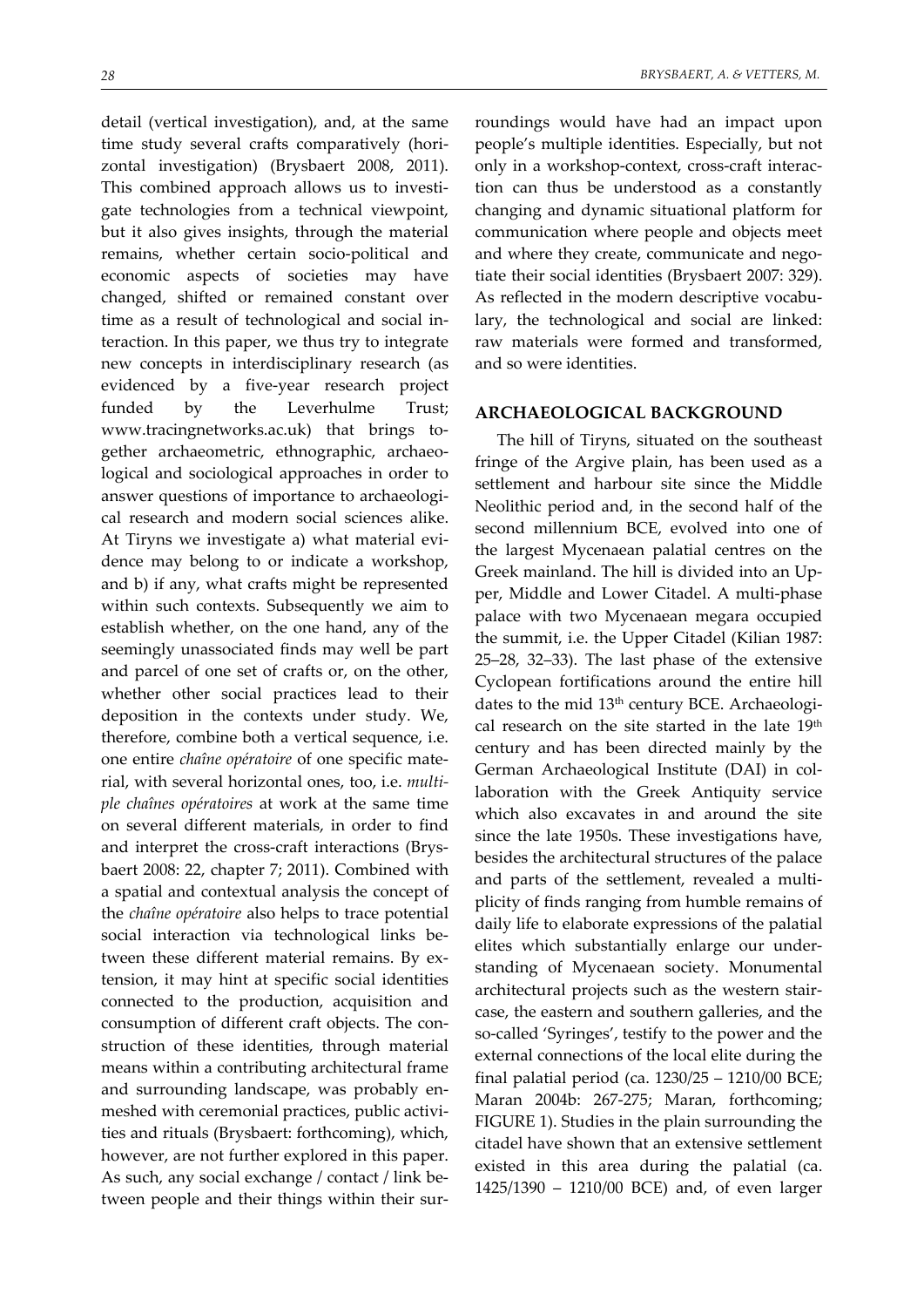extension, in the post-palatial period (ca. 1210/00–1070/40 BCE) (Kilian 1978: 468‐470). Moreover, material remains at Tiryns bear testimony to wide‐spread interrelations with the eastern Mediterranean (Cohen *et al.* forthcom‐ ing*;* Kostoula and Maran, forthcoming; Maran 2004a), and to a lesser extent with the west even after the collapse of the palatial system. While the architectural remains testify to a hierarchi‐ cally and centrally organized community which combined highly developed engineering skills with and within an intimate collaboration of different crafts, intricate planning and organisa‐ tion, the portable objects found on site are often also of high aesthetic and technological quality. In general, while the technologies and processes related to most pre‐industrial crafts are well understood, a detailed investigation into how these crafts were linked to each other and how

the social interactions in palatial and other contexts may have underpinned technological transfers of materials, techniques, recipes and knowledge, is lacking. In this paper we investi‐ gate two different chronological phases in the northern tip of the Lower Citadel: first, the final palatial occupation layer (i.e. LH III B Final or late LH III B2) and second, one postpalatial phase (i.e. LH III C Developed, i.e. the earlier part of LH III C Middle) (FIGURE 1). The area has been excavated in 1982/83 by Klaus Kilian and from 2000 to 2003 by Joseph Maran, both successive directors of the DAI excavations at Tiryns. Preliminary reports have included in‐ formation on the late and postpalatial architec‐ ture and some of the associated finds (Cohen *et al*. forthcoming; Kilian 1984: 56; 1988: 111; Ma‐ ran 2004a: 13‐14, 16, 17 fig. 5, 18 figs. 7‐9; 2008; Rahmstorf 2008: 240‐241).



Figure 1: Map of the Lower Citadel of Tiryns (with Building XI indicated in the Northern tip), Tiryns-archive, **with kind permission of J. Maran**

#### **CASE STUDY CONTEXT AND FINDS**

During the final palatial period the plot on the terrace immediately east of the Cyclopean fortification wall was occupied by Building XI (FIGURE 2). This building comprised one trian‐ gular room (Room 1/02) and three rectangular rooms along the fortification wall (Rooms 78a, 78b, 78c), and one additional trapezoidal room (Room 4/02) adjacent to and on a lower level

than the passage way which connected the North gate with the Middle and Upper Citadel. The main entrance to Building XI lay in the southeast of the structure (Room 78c). The building did not house fixed installations, but Kilian (1984: 56, 69 fig. 1) identified a fireplace and an associated ash concentration in Room 78a. The finds excavated in and around the fireplace of Room 78a consisted of two well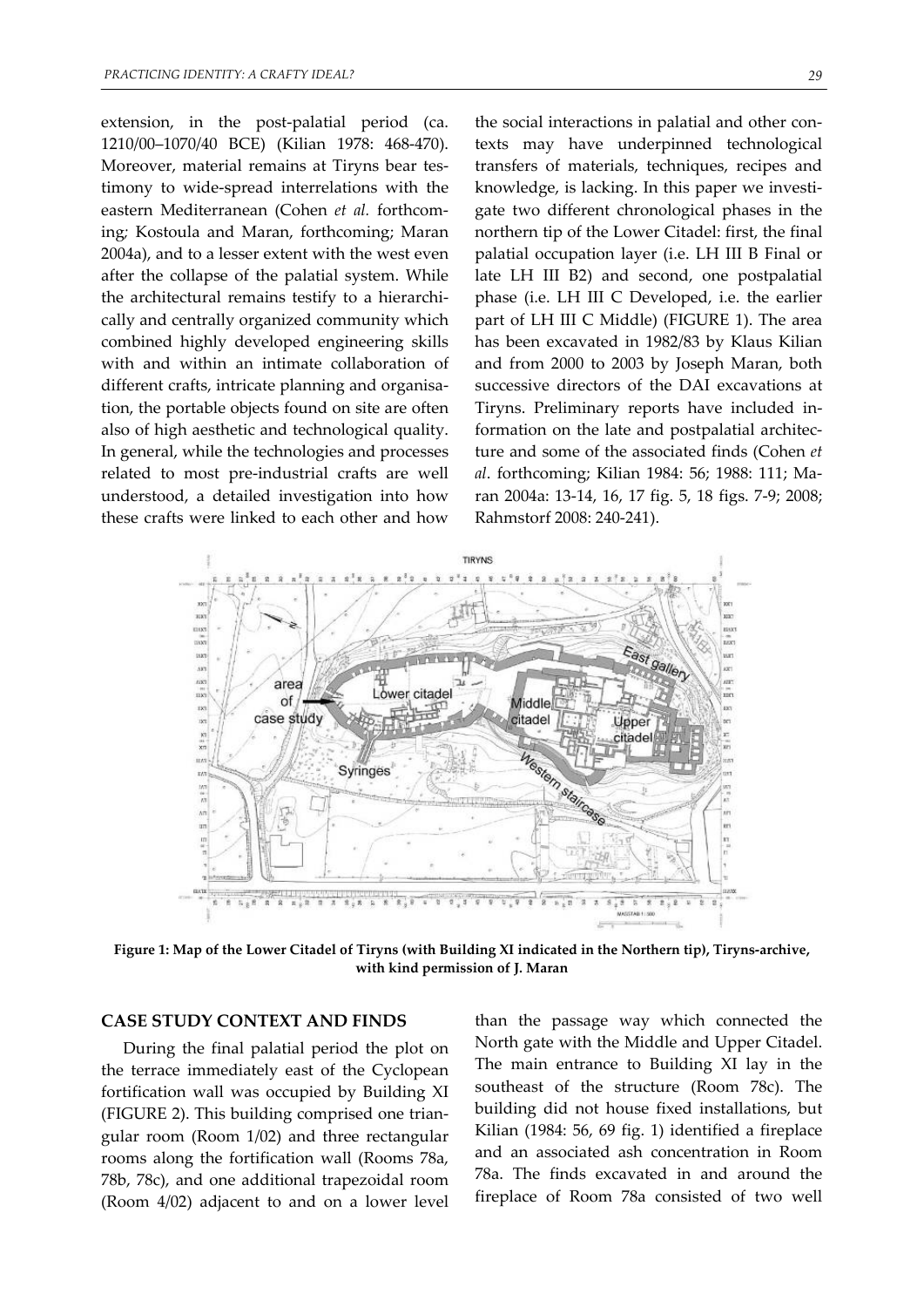preserved wall brackets (TN 22; Maran 2008: 51, 52 fig. 27; TN 29*;* for details of these and further unpublished finds see TABLE 1), faience vessel fragments (TN 207; TN 208; TN 209; TN 210; TN 211; Kostoula and Maran, forthcoming), a relief bracket bead (TN 160) and, within the fireplace, an amber bead (TN 58; Rahmstorf 2008: 241 Cat.‐No. 2023, pl. 52: 11), a glass or frit spherule (TN 56; Rahmstorf 2008: 241 Cat.‐No. 1916, pl. 85:51), two bronze spills (Rahmstorf 2008: 240 Cat.‐Nos. 1770, 1774) and a knob‐shaped,

crudely made object with a tiny fragment of gold foil adhering to it (TN 57; Kilian 1984: 56, 71 fig. 3:9; Rahmstorf 2008: 241 Cat.‐No. 1786, pl. 35:10).

(TN refers to the database number of each object and feature included in the Tracing Networks project at Tiryns "Cross Craft Interaction in the Cross‐ Cultural Context of the Late Bronze Age Eastern Mediterranean" (www.tracingnetworks.org/content/ web/cross\_craft\_interaction.jsp).)



Figure 2: Plan of Building XI in the Lower Citadel, Horizon 17 a5 (LH III B Final), Tiryns-archive, adapted figure **based on drawing by M. Kostoula, with kind permission of J. Maran**

South of the fire place, immediately next to the wall brackets, an extraordinary find was recorded: an ivory rod with a cuneiform in‐ scription (TN 190; Cohen et al. 2010: in press; Maran 2004a: 14, 25; Maran 2008: 52 fig. 29). A better preserved example of a faience rhyton in the shape of an animal's head (Maran 2008: 57 fig. 38; Kostoula and Maran, forthcoming) was found east of Building XI on the contemporary walking horizon of the passage way, together with another wall bracket (Maran 2004a: 13, 18 fig. 7; Maran 2008: 56 figs. 36, 37). In contrast to Room 78a, where only two prismatic obsidian blades (TN 43, TN 46) were associated with the floor, Room 1/02 housed an exhausted core fragment, cortical flakes, flake and blade blanks as well as retouched blades (TABLE 2). The room's assemblage on the LH III B Final floor and the destruction fill above the floor (TABLE 3) is further characterized by a concentration of lead clamps (TN 69, TN 59, TN 62, TN 68, TN 60) and sheets (TN 63, TN 64, TN 67, TN 61), two of them with cut marks (TN 64, TN 61), probably scrap metal, lead clamps and half a crucible showing a stain of a metallic substance on the rim (TN 191) which was found close to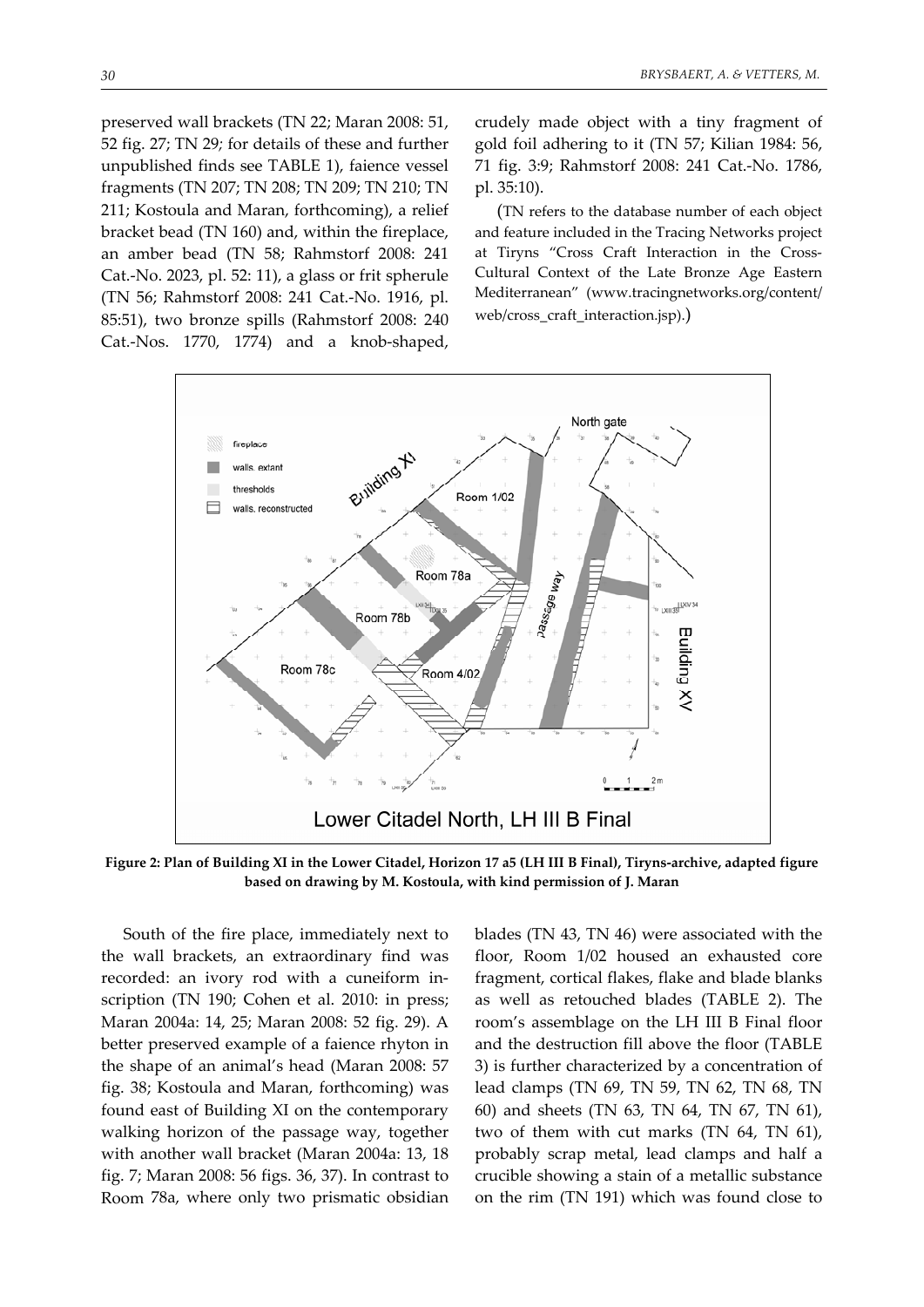the supposed doorway between Room 1/02 and Room 78a. Room 4/02 yielded a *Lapis Lacedae‐ monius* fragment with traces of sawing (TN 183; Maran 2008: 53). This unfinished object may point to stone working, possibly associated with a small‐scale lapidary workshop (Maran 2008: 90). Another worked fragment of diorite porphyry (TN 184) and small pieces of partly worked rock crystal (TN 218) were found in a secondary fill. A complete bone pin (TN 84) was also associated with the LH III B Final floor of the room. Close to the threshold into Room 78a, the floor assemblage of Room 78b consisted of two tiny fragments of gold foil (TN 35, TN 36; Rahmstorf 2008: 241 Cat.‐Nos. 1738, 1741, pl. 104), as well as two faience vessel sherds (TN 204, TN 205; Rahmstorf 2008: 241 Cat.‐Nos. 1839‐1840 pls. 87:4‐5; 96:8‐9; 104). Three steatite *conuli* (TN 47, TN 48; Rahmstorf 2008: 241 Cat.‐ Nos. 176, 186, 246, pls. 48:1,8‐9; 104), and a bone button with incised decoration (TN 196; Krzyszkowska 2005: 186, 203 Cat.‐No. 17 pls. 2:17; 6:17), were found scattered in the western part of the room. Finally, in the northwest corner of Room 78c a marble weight apparently conforming to a Mycenaean mainland standard (TN 223; Rahmstorf 2008: 155, 158, 163, Cat.‐No. 1207 pls. 57:11; 93:1) was recorded. A bone pin (TN 193) was found at the door.

The occupation of Building XI is terminated by the conflagration at the end of the palatial period. After an occupational break of ap‐ proximately a generation during the LH III C Early phase (ca. 1210/00 – 1170/60 BCE) in this area, settling started again in LH III C Devel‐ oped (FIGURE 3).



Figure 3: Plan of Horizon 20 a3 in the Northern tip of the Lower Citadel (LH III C Developed), Tiryns-archive, **adapted figure based on drawing by M. Kostoula, with kind permission of J. Maran**

This time, a clear change in its architectural layout is evident: the sequence of rooms is now replaced by an open courtyard layout. A stor‐ age bin (preserved in the shape of a pit) and perhaps some clay installations are located in the western part, in the area of the former Rooms 78b and 78a, the latter of which now forms a vestibule to the triangular Room 2/02 in the very Northern tip of the Lower Citadel. The north and east parts of the courtyard feature a cluster of at least three oven installations (Ma‐ ran 2008: fig. 55, 67 fig. 56; 68 fig. 57). The lithics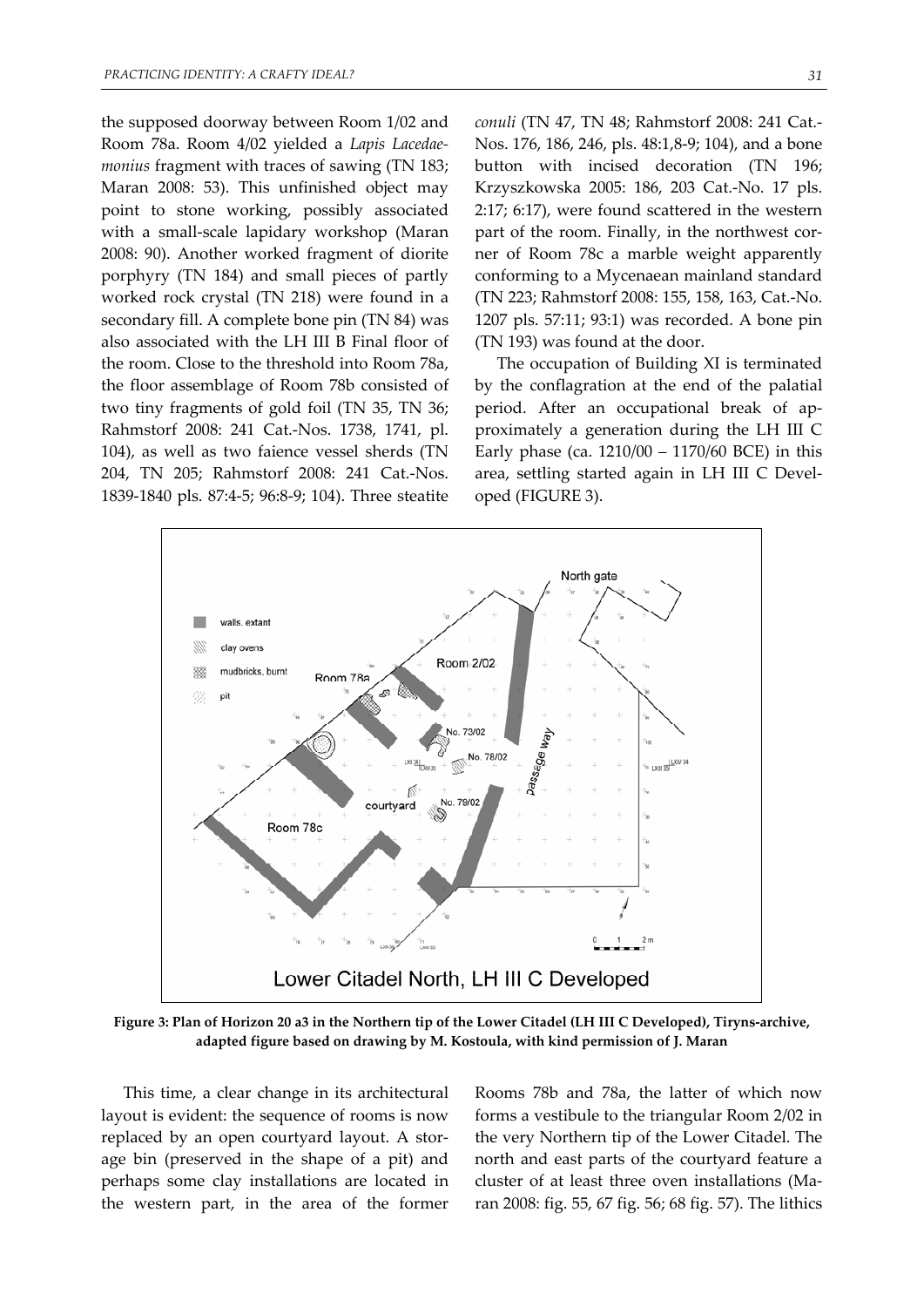of this phase indicate an increase in chert, and obsidian finds are located mostly in the fill above the floor (TABLE 4). However, obsidian tools show a concentration in the courtyard be‐ tween the different oven installations. A second material cluster, of copper alloy fragments and lead, is located between the mudbrick installa‐ tions No. 78/02 and No. 79/02 (Maran 2008: 68 fig. 57), in a fill above the floor (TABLE 5). Moreover, two spilled lead dribbles (TN 215, TN 231) were found next to installation No. 79/02 and a piece of lead slag (TN 235: Ti 02 LXIII 35/25 a13.08), came to light close to the steps, which links the courtyard with the pas‐ sage way on the higher terrace to the east. Small copper alloy tools and objects (TN 79, TN 219, TN 220, TN 221), are clustered at the southern entrance to the yard.

#### **DISCUSSION**

How can these finds and features within their architectural units tell us something about

the identities, contemporaneously and dia‐ chronically, that were formed by the people who occupied these areas and who were linked to each other by the architectural setting and the material assemblages?

From the distribution of finds in the different rooms of Building XI interaction of different crafts within the same building is a potential scenario. The excavated objects point to obsid‐ ian knapping, gilding and probably stone work‐ ing of non‐local varieties into inlays and small architectural pieces (see workshop contexts at Thebes: Demakopoulou 1974; Symeonoglou 1973: 15, 63‐71, pls. 88‐91; Dakouri‐Hild 2005, and at Mycenae: Mylonas 1966: 423, 425‐426).

Yet, within this close proximity of activities shown by a series of rooms right next to each other, there is also a separation visible in the distribution or clustering of the objects, clearly enhanced by the architectural layout of a set of rooms rather than one open area (FIGURE 4).



Figure 4: Comparison of architectural layout during Horizon 17 a5 (LH III B Final) and Horizon 20 a3 (LH III C Developed) in the Northern tip of the Lower Citadel, Tiryns-archive, with kind permission of J. Maran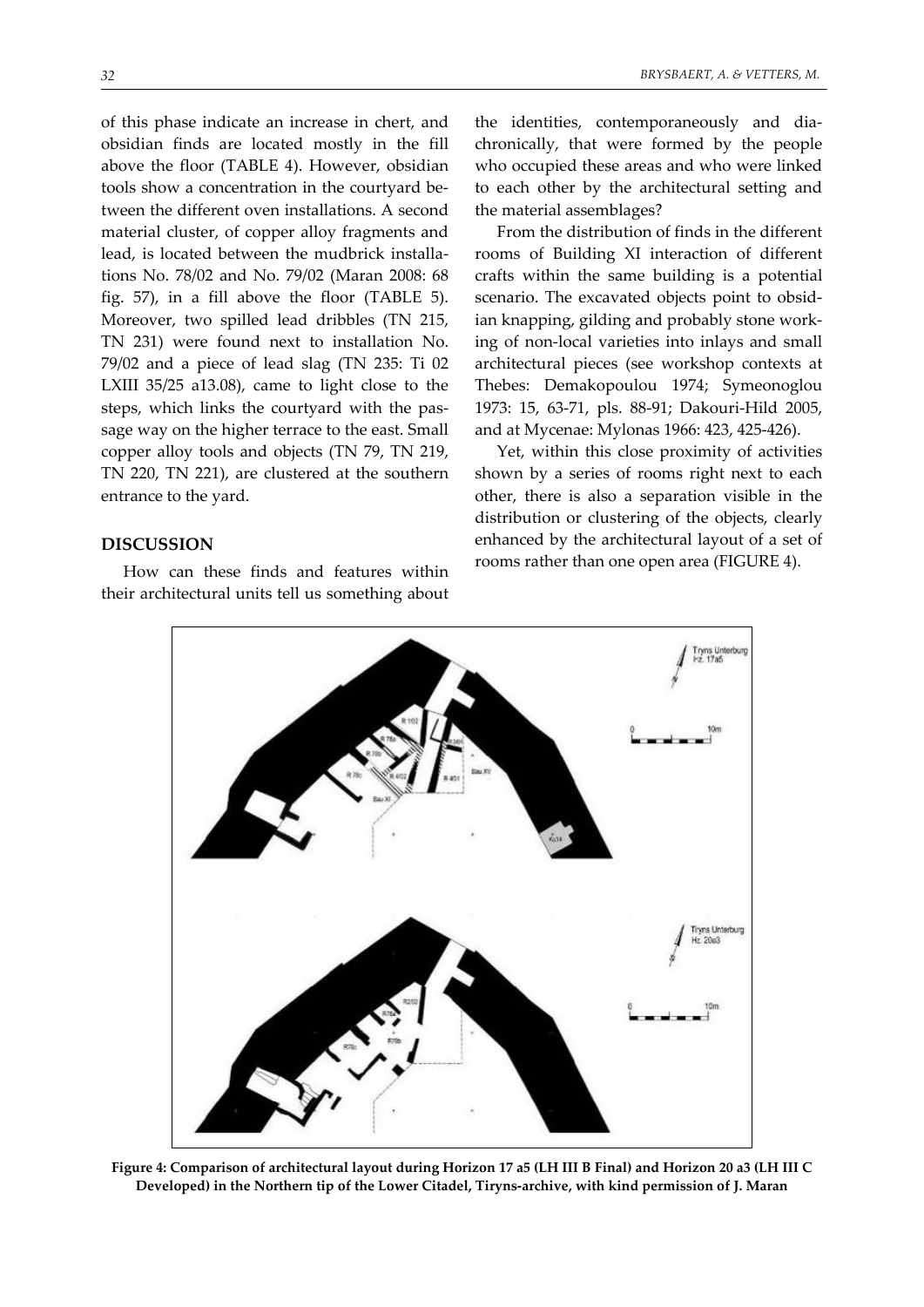The archaeological remains show a clustering of peculiar artefacts around the fireplace in Room 78a which are 'foreign' to mainstream Mycenaean assemblages:

1‐the rod, possibly in ivory with cuneiform inscription (Maran 2004a: 25; 2008: 90; Cohen *et al.* 2010: in press),

2‐locally produced wall brackets (Rahmstorf 2008: 91‐95, 108, 110‐111; Maran 2004a: 12‐13) and

3‐fragments of zoomorphic faience rhyta (Kostoula and Maran, forthcoming).

Kostoula and Maran (forthcoming) recently interpreted the faience material remains as evi‐ dence for the final embellishment of animal‐ shaped faience rhyta which were potentially also inlayed with different materials, probably semi-precious stones and glass. They pointed out that faience vessels are common parapher‐ nalia in elite consumption contexts in the Eastern Mediterranean (Maran 2004a: 13, note 6), but the specific *Mycenaean* trait in the vessel found in Tiryns is the hole in the mouth of the animal (Maran 2008: 90, note 49). This deter‐ mines its function as a rhyton in contrast to the head‐shaped faience cups as seen in the Levant (Zuckerman 2009). Furthermore, the marble weight found in Room 78c and the probable function of the ivory rod as a label, measuring stick or, most likely, a tally stick, point to the use of standardized measurements. The location of the workshop in the Lower Citadel as well as the items for labelling and measuring indicate the involvement of the palatial admini‐ stration in the production of these goods of in‐ ternational style which served in elite consump‐ tion contexts (Zuckerman 2009: 119; Maran 2008: 90; Kostoula and Maran, forthcoming). Although it cannot be supplemented with textual evidence, the archaeological remains strongly suggest that this workshop area was under the supervision of the palace. Further data more clearly confirm a palace‐controlled set-up for the production and finishing of vitreous materials. Out of context, but probably from Tiryns' Upper Citadel are remnants of production waste from the making of glass beads and other objects excavated by Heinrich Schliemann (Schliemann 1886, 176; Panagiotaki *et al.* 2005). Furthermore, the mention of ku‐wa‐

no‐wo‐ko‐i (*kyanoworgoi*/'glass‐workers') in the Linear B texts (MY Oi 701, 702, 703, 704; Night‐ ingale 2008: 79‐80), found in the Cult Centre of Mycenae, document that these artisans were closely supervised by the palace (Bennet 2008: 161; Panagiotaki 2008: 47; general: Bech Gre‐ gersen 1997).

But how to interpret the contents of Room 1/02 which is, contextually, closely related to the rooms with exotic elite good production? In Room 1/02 we witness all the steps that consti‐ tute the technical side of the *chaîne opératoire* for obsidian knapping, here a mundane material among luxurious goods (for a discussion on the *chaîne opératoire* related to stone knapping, see e.g. Dobres 2000: 170ff.: 'following gestures flake by flake'; Kardulias 2009: 317‐324; on ob‐ sidian, the *chaîne opératoire* approach and *habitus* see Carter 2003: 76). Obsidian knapping is a craft not recorded in any palatial documents (Newhard 2003: 20‐21, 118). Our evidence, however, points into the direction of intimate cross‐craft interaction (see Evely 2000: 445‐469 on tool kits; Nightingale 2008: 92 on cross‐craft interaction of glass bead production and stone mould carving; upcoming work by Heidi Dierckx at Mycenae), if we consider links be‐ tween several *chaînes opératoires*. Considering the pure technical aspects of the *chaîne opératoire* of gilded faience production will clarify this immediately. If the artisans in our context ob‐ tained an already fired faience vessel for final embellishing and gilding, they still would have to shape and apply the gold foil. To this end, they would have to cut strips of gold. More‐ over, they would need a binding material and a set of very small and fine tools in order to wrap the gold foil tightly around the body of the ob‐ ject, so that creases and tears would be avoided since these would diminish the continuous lus‐ tre of the gold effect. In order to shape the gold foil, a sharp and pointed tool would have been needed so an obsidian blade would work well (see also Tournavitou 1995: 253).

Subsequently, in order to press the foil in place over the faience with the binder as me‐ dium in between, tiny but firm tools would have been required to reach all corners and crevices of the moulded faience, e.g. one of the metal or bone implements found in Building XI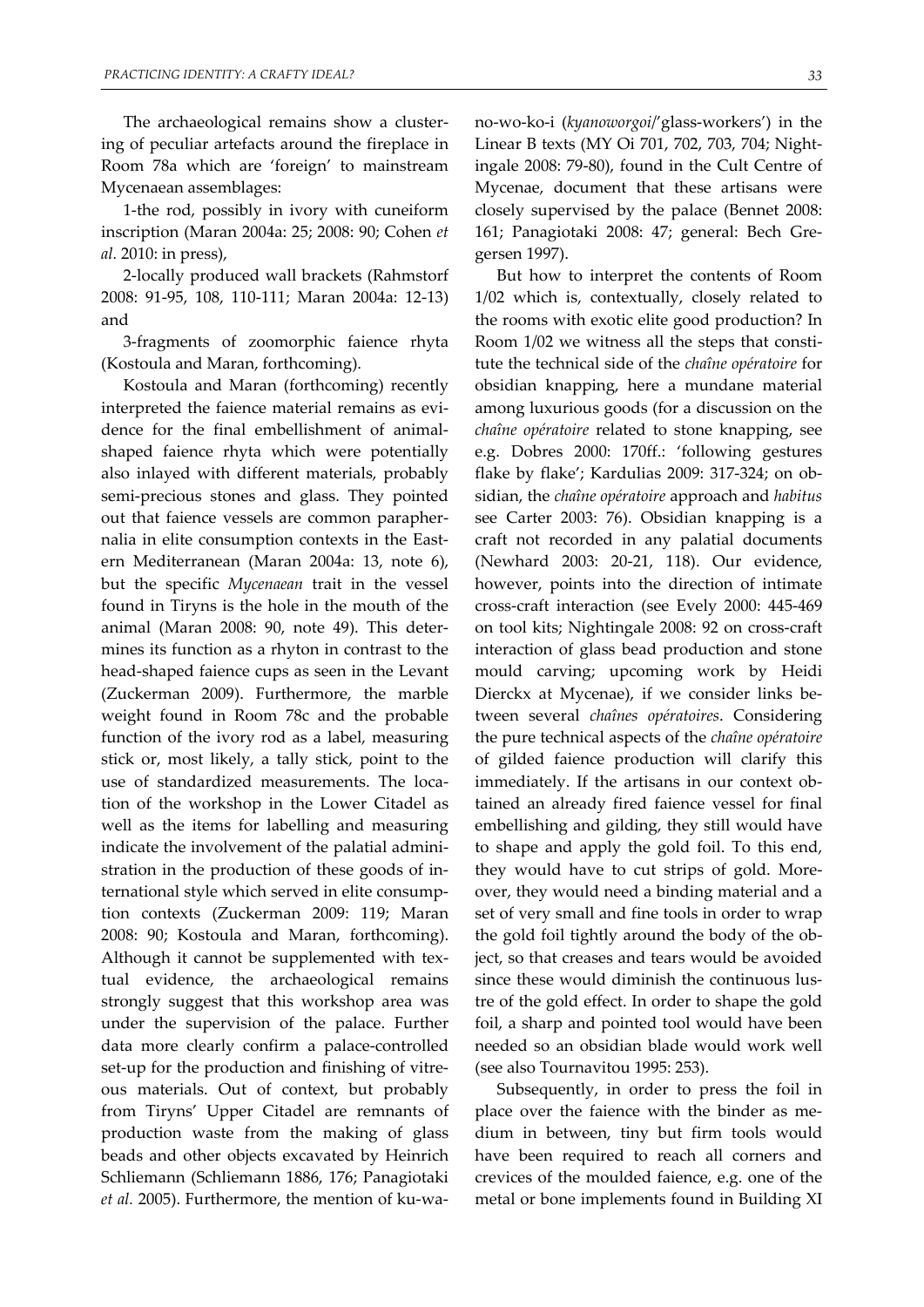(Mossman 2000: 91 furthermore mentions the use of lead in repoussé and gold working). It has already been suggested (Kostoula and Ma‐ ran, forthcoming) that gold foil may have been adhered to faience by means of employing a binder or glue (see Kilian 1986: 165-166 on coniferous resin or tar in Tiryns; Pulak 2005: 295 on terebinth resin on the Ulu Burun shipwreck; Mossman 2000: 98 on lead as a solder), which at the moment we assume to be bitumen (for the use of bitumen in Late Bronze Age Ugarit see Deschesne 1990). While we have not yet had the chance to confirm this by analysis, small tar‐like black clusters were found at the back of one of the gold foil fragments (PLATE 1; TN 31; Rahmstorf 2008: 241 Cat.‐No. 1739, pl. 104; for an example from Mycenae Mylonas 1966: 425‐ 426; from Nichoria see McDonald and Wilkie 1992: 268). Despite the apparent lack of fixed installations, the area can be characterized as a workshop area (see criteria outlined by Tour‐ navitou 1988: 447; 1997: 230‐232, 238) in the late palatial period, because a series of tools (obsid‐ ian and other), half-finished products, as well as



scraps of materials were found on the floors of

the rooms and are spatially confined.

# **Plate 1: Fragment of warped gold foil with trace of black residue, probably remnants of a binder/glue preserved**

In sum, the archaeological remains attest to the establishment of a palatial workshop in Building XI of the Lower citadel at Tiryns. Cir‐ cumstantial evidence points to the control of the artisans by the palatial administration since they were working with exotic imported goods, the distribution of which was normally moni‐ tored by the palace. They were, furthermore, producing composite objects consisting of stone, gold and vitreous materials (see also Bennet 2008: 161) which, most likely, catered to the tastes of an elite belonging to an interna‐ tional *koinè*.

Approximately a generation later, in LH III C Developed (ca. 1170/60 – 1150/40 BCE), the excavated evidence attests to renewed work‐ shop activities in the same place (yet differing in construction from the previous layout), this time in the form of fixed installations which are not of domestic origin and which involve the melting of lead. The tool and artefact assem‐ blages associated with these fixed structures have not yielded any exceptional or prestige items.

How can these data be tied into a discussion on identities? We propose that, for the LH III B Final phase (ca. 1225 – 1210/00 BCE) there are reasons to infer from the material remains that a group of people likely working for the palace, maybe a group of foreigners, interacted closely with obsidian knappers who were apparently not supervised by the palace. Based upon scattered evidence in the Linear B texts and on other archaeological remains of palatial work‐ shops on the Mycenaean mainland and seen in the historical frame of Eastern Mediterranean elite interaction, we assume that the highly skilled artisans active in this workshop were most likely under palatial control. They had access to glass, gold, and possibly bitumen, three raw materials that were acquired and im‐ ported, distributed and controlled by the pal‐ ace. The cuneiform signs on the ivory rod (which is purely utilitarian in character) point to intimate contacts with foreigners if not actual knowledge of this recording system. Since the signs carved into the rod represent cuneiform and the closest parallels for such an object are found on Cyprus and in Ugarit, this might either suggest that foreigners from this region or individuals familiar with this language, e.g. via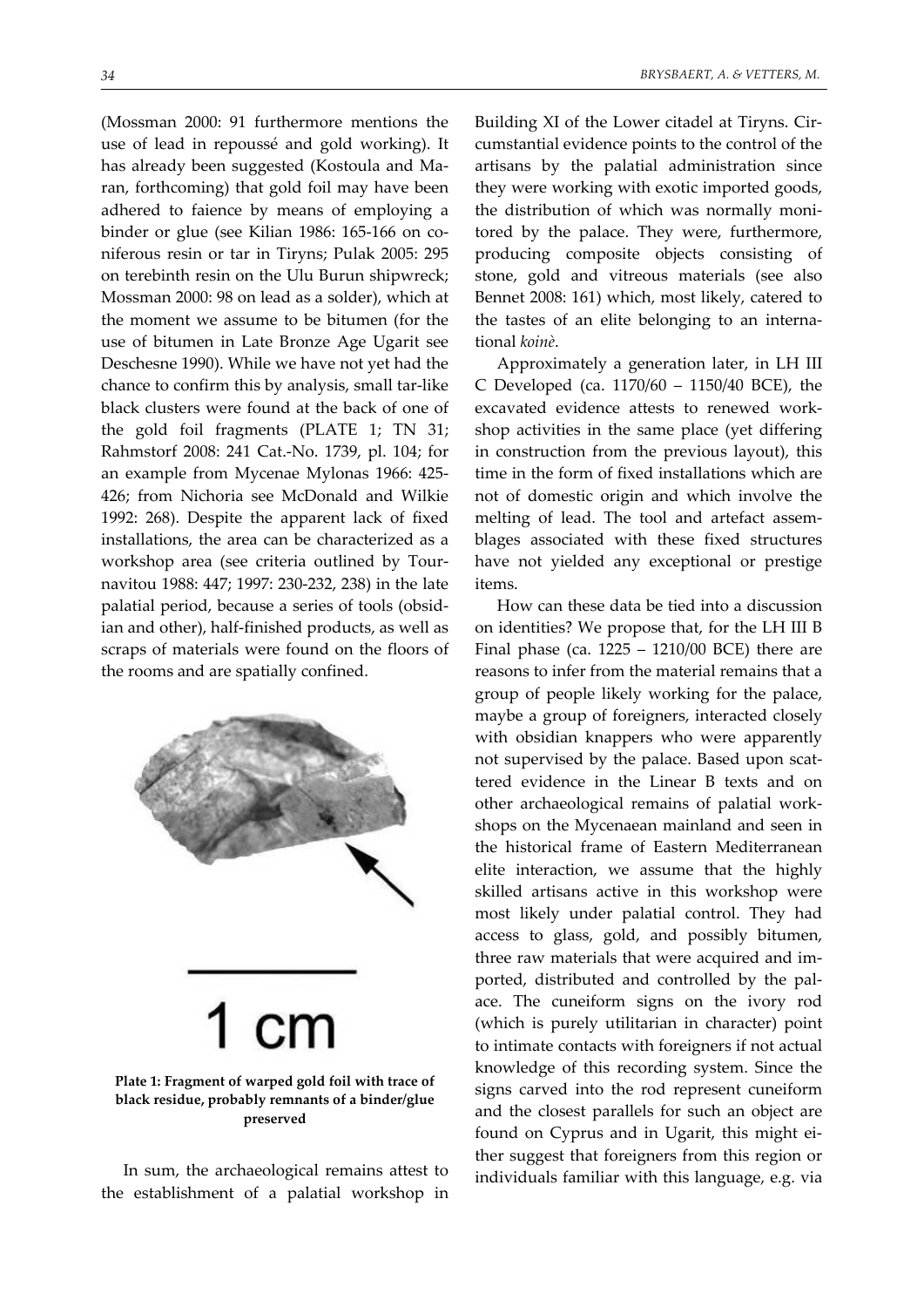trading with people from the Near East, were present.

Our suggestion that we may be looking at foreigners at work does not merely rest on a single object, i.e. the cuneiform rod, but also on the peculiar association of that rod, the locally produced wall brackets which have a Cypriote pedigree (Cline 1999; Maran 2004a: 12‐16; Rahmstorf 2008: 91‐11, esp. 103‐104), and the animal‐shaped faience vessels which are well known from Near Eastern elite contexts. Al‐ though we are not able to present conclusive evidence as to the ethnic origin of the individu‐ als working in Building XI, (who in any case, will have been a mixed group of supervisors belonging to the local elite, specialized foreign artisans and local help), this interpretation is a hypothesis which needs further consideration. The exchange of highly skilled craft personnel in the context of Eastern Mediterranean and Near Eastern elite interaction is a well known phenomenon (see Zaccagnini 1983; Muhly 2005; Brysbaert 2008). We concede that identifying such foreign artisans in the archaeological record is fraught with problems. However, in the case of Building XI such a hypothesis would get some support from the curious association of foreign objects and singular practices (i.e. the faience vessels in the shape of rhyta) and also from the architectural outline. The segregation of rooms in this phase may physically indicate palatial control via the architecture, too. By keeping people together near the palace, but at the very tip of the fortified area and in an archi‐ tectural setting where circulation patterns are restricted (in general Maran 2006b; Thaler 2006), close supervision and control would have been possible. In this sense, the architectural layout plays an active role (allowing passage, restrict‐ ing access, shaping work units, etc.), in proc‐ esses whereby artisans' social relationships al‐ low, restrict and shape the formation and trans‐ formation of their identities. However, other individuals who are almost hidden and erased from '(pre)history', not mentioned in the tablets and leaving behind only a series of flakes, blades and debris, may have worked alongside these specialists in those same workshop spaces. They would have worked for the gild‐ ers, as obsidian knappers, apprentices, or local

labour, providing the former with obsidian tools and equipment, possibly also fuel, water and other vital materials.

We like to link this suggestion with another ethnographic account which illustrates the hid‐ den character of apprentices very well in Greece two centuries ago. The testimony of Ioannis Topouzidis, born in 1892 in the Pontos area (i.e. the Greek settlements on the Black Sea coast) and trained as bronze worker, tells the story about his life as an apprentice: "the time you are student is as if you are a newly wedded bride. Just as the bride you would enter this new house and you would not talk to your fa‐ ther-in-law and mother in-law, we [the apprentices] were in the same position. Only later you would start getting water for him [the master artisan]" (Άνθρωποι και Εργαλεία 2008: 154). This exemplary account shows clearly how many of the first steps of the craft were taught without any verbal communication but were transferred via observation by the young ap‐ prentice watching carefully and quietly his/her master, until she was deemed advanced enough by the master to start helping out. It, further‐ more, shows how difficult it would be to find any material remains produced by these young apprentices (because they might have been re‐ worked/recycled immediately), although they were present in the workshop for most of the daytime and for an extended period.

While we cannot assess the actual number of people working within the rooms under inves‐ tigation at Tiryns, it seems that activities were spatially confined and would probably have been performed by a range of people of differ‐ ing social status. However, in view of the spa‐ tial layout, interaction must have taken place between the palatially supervised artisans and the other individuals, a point we hope to explore more thoroughly in our ongoing research at Tiryns. In the later phase, the same area was rebuilt, but made more accessible by a remodelling of the earlier setup, while incorporating some of the former walls (FIGURE 4). An open plan with a courtyard would stimulate contact, interaction, and exchange of daily talk, but also of knowledge (verbal or tacit), possibly even a level of equipment sharing where needed or wanted. Again, the architecture itself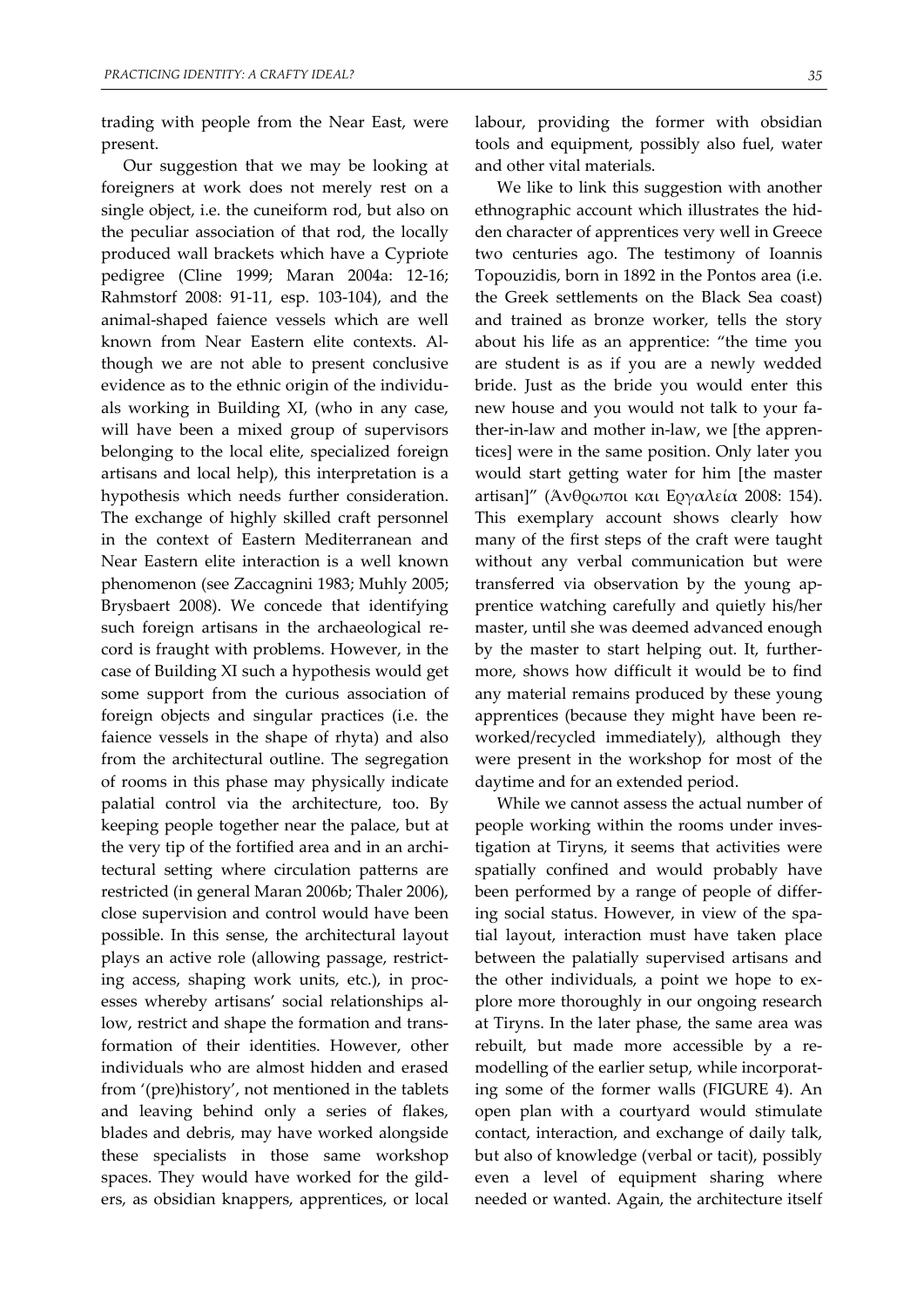plays an important active role: by unifying for‐ mer rooms into an open space more social con‐ tact was possible between people who worked within and those that came in from outside.

The archaeological remains of the later phase also give rise to another question about the social significance of space: why did people of the postpalatial period establish a workshop on the same spot as in the final palatial phase? Since only a generation's time had lapsed, certain in‐ dividuals very probably remembered the for‐ mer use of the place, perhaps even what valuable elite objects were crafted there. Moreover, the physical remains of the older walls were not altogether forgotten or invisible, so they may have actively triggered memories, too. Taking the hypothesis one step further, perhaps some of the later individuals were genealogically linked to the ones who worked there previ‐ ously, not an altogether impossible hypothesis in view of the fact that only one generation's time sat between the two building and occupa‐ tion phases. Many examples in Greece and elsewhere are known of individuals who return to the house and workspace where their prede‐ cessors (ancestors?) were rooted. Especially in times where stability was lacking, feeling rooted somewhere was crucial. The architectural layout and remains may, therefore, have also had a strong symbolic attraction to the new generation as being the spot that linked them to their own stable and known past, both in locale and in people (for similar processes see Maran 2001; 2006a). Obviously, those artisans who used the open courtyard for craft activities actively reinforced the remembrance of those past activities performed by the palatial artisans, even though these did no longer have a place in the changed socio-political landscape. However, by unblocking previous walls into an open space, the new occupants allowed wider physical access and consequently more social contact than previously possible. By doing so, they cre‐ ated their own social identities but made a con‐ scious decision to link these to past artisans' identities as well, probably for many reasons. Architectural modelling and re‐modelling, over this time span, of the far north corner of the Lower Citadel, also allowed remodelled identi‐ ties over time but did not disconnect the later

from the earlier ones altogether, inasmuch as the actual architecture itself connected the earlier and later period. In this sense, mundane stones used as building blocks through the technology of architecture, were linking the past to the present (Chapman 2000: 64; Cooney 2009: 72).

#### **CONCLUSIONS**

The hypothesis of a workshop consisting of highly skilled artisans working on luxurious commodities under palatial administration and control may turn into a social reality when we look at all excavated items and the technologies they imply, not just in terms of raw material transformation into finished objects, but also seeing every activity as a social technology. Hitherto hidden people, not mentioned in the Linear B texts, seem to emerge from such a study and, with them, their own technological and social contributions to the workshop play‐ ground. Moreover, these activities, technologi‐ cally and socially shaped, were reflected in the spatial settings, in and around which they took place. They were, furthermore, bound to shift over time when the socio‐political system changed or shifted. Whereas the LH III B Final workshop was apparently under palatial control and involved perhaps foreign artisans, ac‐ tivities during LH III C Developed seem to be much more grounded in local practices. This had, as we saw clearly, its repercussions on the architectural layout. The open courtyard is less segregated and more communally accessible, i.e. artisans were more integrated into the local community. This spatial integration would have potentially affected not only the bonds that the artisans had with other members in their community, but also with each other, since any change in a dynamic system of social bonds and interactions necessarily affected associated bonds and relations as well, materialising in dynamically shaped and shifted identities. Therefore, the re‐establishment of a workspace using the same locale for similar pyrotech‐ nological crafts, points to the conscious actions of artisans in actively *crafting* their identity.

In sum, such a detailed contextual analysis can eventually provide us with information re‐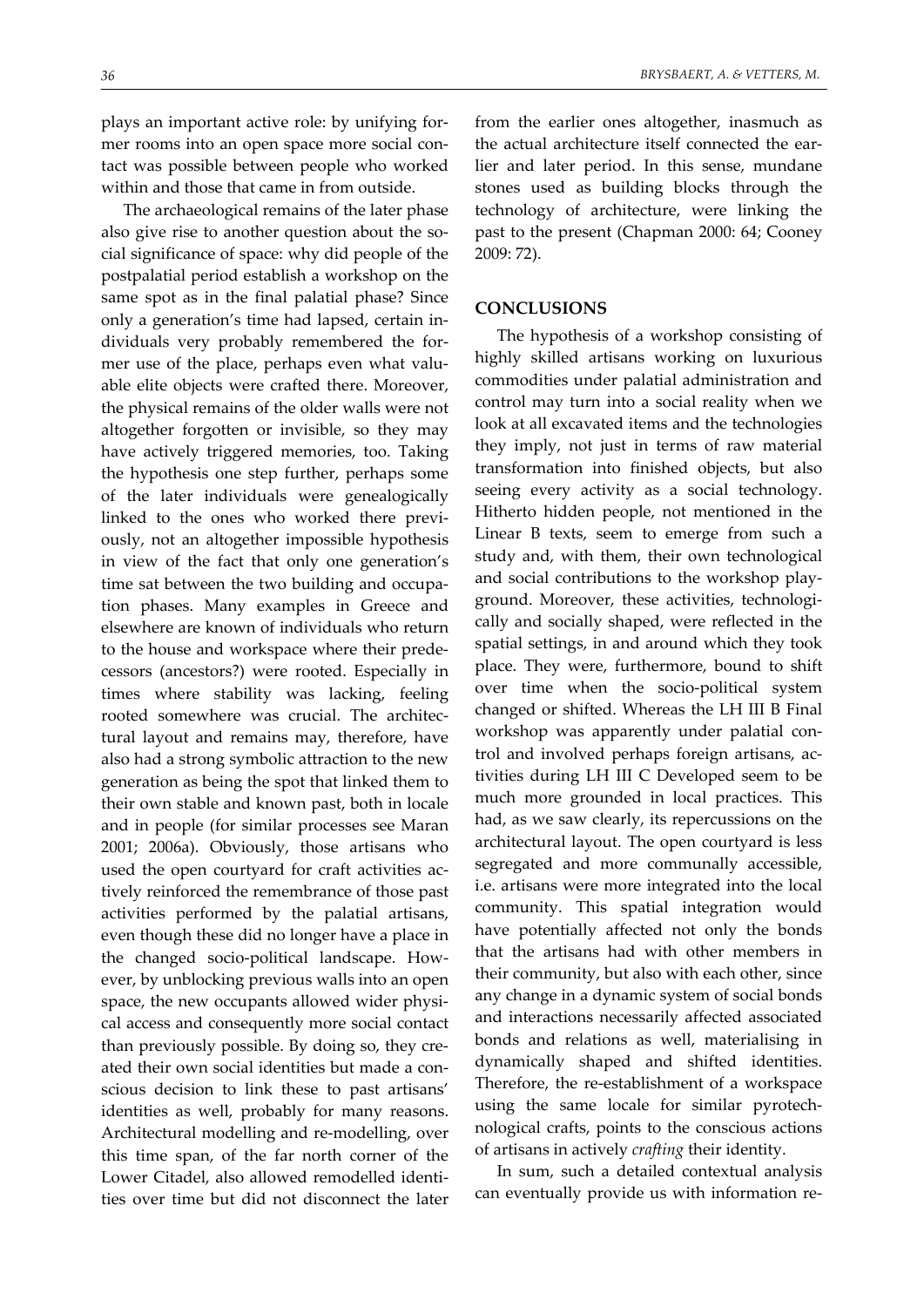garding the social intricacies of these workshop setups, about which the Linear B texts are mute. This shows that despite the immense heuristic value of the tablets, we might gain a much more nuanced insight into past social interaction via the archaeological remains, even within the pa‐ latial sphere. From a methodological perspec‐ tive, certain information sources may, therefore, be too coarse‐grained or biased to reveal mean‐ ingful answers to the scale and scope of the questions posed. In allowing tightly contextual‐ ised mundane remains, both portable and archi‐ tectural, to be active players in technological studies with an explicit emphasis on social in‐ teraction as well, this enables us not only to be

more nuanced and conclusive about what a workshop consists of and piece together the evidence, but also to reveal a more fine‐grained social set-up in these actively negotiated workspaces. At the same time, by studying these artisans within their actively constructed, main‐ tained or changed contexts, i.e. their dynamic workspaces, we may understand better how these artisans would have profiled their identi‐ ties to each other, and how they might have been perceived by their contemporaries. While practicing identities is most obvious in the craft output, i.e. the finished product, it is also totally enmeshed in every material and social reality.

#### **ACKNOWLEDGEMENTS**

We very much like to acknowledge that the research presented is funded partly by a Leverhulme Trust Research Grant and partly by INSTAP. A. Brysbaert also wants to acknowledge her A. von Humboldt Senior Fellowship for 2010‐1012. We are gravely indebted to Professor Joseph Maran as director of the excavations. Without his constant help and support this project would not be possible. We also wholeheartedly thank Dr Alkestis Papadimitriou, epimelete of the  $4^{\text{th}}$  Ephorate of Prehistoric and Classical Antiquities at Nafplio, for her practical and administrative support, especially providing us with the permission to use a microscope from the Argos Museum. We are very much indebted to Dr Lorenz Rahmstorf for his generous sharing of his personal database on the small finds of Tiryns. We also gratefully acknowledge the help of Hans Birk and Roxana Docsan in pre‐ paring figure 3. We like to thank Dr Ulrich Thaler for his help in providing us with database mate‐ rial from the current excavation. Last, but not least, we thank all the guards at Tiryns.

#### **BIBLIOGRAPHY**

- Άνθρωποι και Εργαλεία. Όψεις της προβιομηχανικής κοινωνίας (2008) (People and tools: views of preindustrial society) Exhibition catalogue‐Museum of Folklore, Athens.
- Bass, G.F., Pulak, C., Collon, D., and Weinstein, J. (1989) The Bronze Age Shipwreck at Ulu Burun: 1986 Campaign, *American Journal of Archaeology 93*, 1‐29.
- Bech Gregersen, M.L. (1997) Craftsmen in the Linear B Archives. In: *Production and the Craftsman, Proceedings of the 4th and 5th International Workshops, Athens 1994 and 1995*, Gillis, C., Risberg, C., and Sjöberg, B., (eds.), Trade and Production in Premonetary Greece, Göteborg, 43‐55.
- Bennet, J. (2008) Palace<sup>TM</sup>: Speculations on Palatial Production in Mycenaean Greece with (Some) Reference to Glass. In: *Vitreous materials in the Late Bronze Age Aegean*, Jackson, C.M., and Wager, E.C. (eds.), Sheffield Studies in Archaeology 9, Oxford, 151‐172.
- Brysbaert, A. (2004) *Technology and Social Agency in Bronze Age Aegean and Eastern Mediterranean Painted Plaster* (PhD thesis, Dept. of Archaeology, University of Glasgow, Scotland).
- Brysbaert, A. (2007) Cross‐Craft and Cross‐Cultural Interactions during the Aegean and Eastern Mediterranean Late Bronze Age. In: *Mediterranean Crossroads,* Antoniadou, S. and Pace, A. (eds.), Athens, 325‐359.
- Brysbaert, A. (2008) *The power of technology in the Bronze Age Eastern Mediterranean*, Monographs in Mediterranean Archaeology 12, London/Oakville.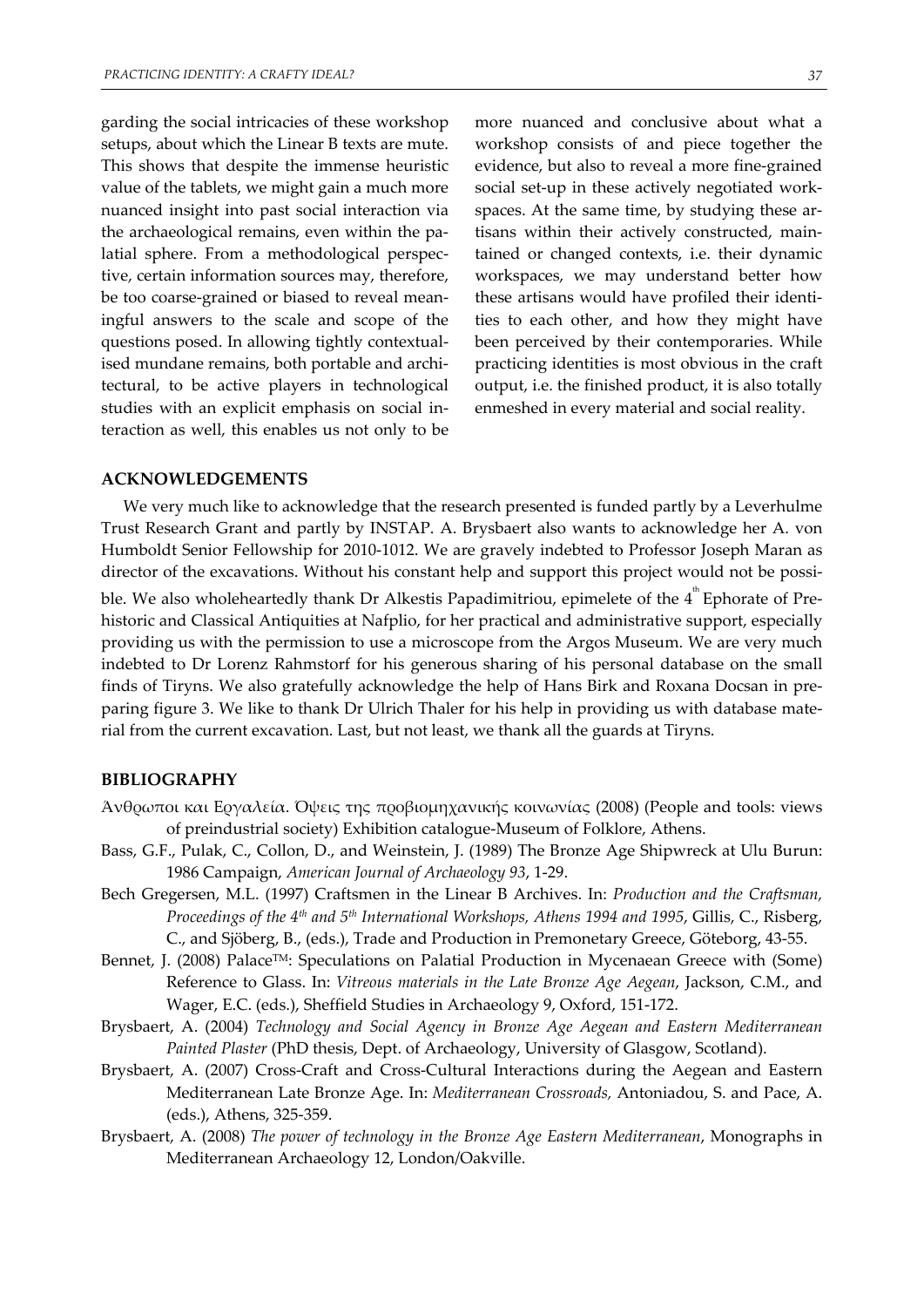- Brysbaert, A. (forthcoming) Technologies and Representations within Bronze Age Aegean Architecture. In: *Technologies of Representation in the Aegean and East Mediterranean Bronze Ages,* Shef‐ field Round Table January 2008, Bennett, J. (ed.), Oxford.
- Brysbaert, A. (2011: in press) Gender display of Greek Prehistoric archaeological collections through the concepts of chaîne opératoire and cross‐craft interaction. In: *Women in Museums. Reality and Representation*. Museums '08, International Symposium, Thessaloniki, 11‐13 April 2008, Skaltsa, M. (ed.), (publication date: 2011).
- Carter, T. (2003) Problematizing the Analysis of Obsidian in the Aegean and Surrounding Worlds. In: METRON. Measuring the Aegean Bronze Age, Proceedings of the 9<sup>th</sup> International Aegean Conference/9e Rencontre égéenne international, New Haven, Yale University, 18‐21 April 2002, Polinger Foster, K., and Laffineur, R., (eds.), Aegaeum 24, Annales d'archéologie égéenne de l'Université de Liège et UT‐PASP, Liège, 75‐82 pl. XV.
- Chapman, J. (2000) Pit‐digging and structured deposition in the Neolithic and Copper Age, *Proceed‐ ings of the Prehistoric Society* 66, 61‐87.
- Cline, E.H. (1999) Coals to Newcastle, Wallbrackets to Tiryns: Irrationality, Gift Exchange, and Dis‐ tance Value. In: *Meletemata: Studies in Aegean Archaeology Presented to Malcolm H. Wiener as He Enters His 65th Year. Vol. I.*, Betancourt, P.P., Karageorghis,V., Laffineur, R., and Nie‐ meier, W.‐D. (eds.), Aegaeum 20, Annales d'archéologie égéenne de l'Université de Liège et UT‐PASP, Liège, 119‐123.
- Cohen, C., Maran, J., and Vetters, M. (2010: in press) An Ivory Rod with a Cuneiform Inscription, Most Probably Ugaritic, from a Final Palatial Workshop in the Lower Citadel of Tiryns, *Ar‐ chäologischer Anzeiger 2010 (2)*.
- Cooney, G. (2009) Mundane stone and its meaning in the Neolithic. In: *Materialitas. Working Stone, Carving Identity,* O'Connor, B., Cooney, G., and Chapman, J. (eds.), Prehistoric Society Re‐ search Paper 3, Oxford, 64‐74.
- Costin, C.L. (2005) Craft production*.* In: *Handbook of Archaeological Methods,* Maschner, H.D.G., and Chippindale, C. (eds.), Lanham/New York, 1034‐1107.
- Dakouri‐Hild, A. (2005) Breaking the Mould? Production and Economy in the Theban State. In: *Au‐ tochthon. Papers presented to O. T. P. K. Dickinson on the occasion of his retirement*, Dakouri‐ Hild, A., and Sherratt, S. (eds.), British Archaeological Reports International Series 1432, Oxford, 207‐224.
- Demakopoulou, K., (1974) Μυκηναϊκόν ανακτορικόν εργαστήριον εις Θήβας, *Αρχαιολογικά Α‐ νάλεκτα εξ Αθηνών 7*, 162‐173.
- Deschesne, O. (1990). Examples d'utilisation du bitumen à Ras Shamra, *Syria 67*, 29.
- Díaz‐Andreu, M., Lucy, S., Babić, S., and Edwards, D.N. (2005) *The Archaeology of Identity. Ap‐ proaches to gender, age, status, ethnicity and religion*, London/New York.
- Dobres, M.‐A. (2000) *Technology and Social Agency. Outlining a Practice Framework for Archaeology,* Ox‐ ford.
- Evely, R.D.G. (2000) *Minoan Crafts: tools and techniques; an introduction*, Studies in Mediterranean Ar‐ chaeology 92, Göteborg.
- Hughes‐Brock, H. (1999) Mycenaean beads: gender and social context, *Oxford Journal of Archaeology 18*, 277‐296.
- Immerwahr, S.A. (1971) *The Athenian Agora XIII: The Neolithic and Bronze Ages, Results of Excavations Conducted by the American School of Classical Studies at Athens*, Princeton, New Jersey.
- Kardulias, P.N. (2009) Flaked Stone from Isthmia, *Hesperia 78*, 307‐346.
- Kilian, K. (1978) Ausgrabungen in Tiryns 1976. Bericht zu den Grabungen, *Archäologischer Anzeiger 1978*, 449‐498.
- Kilian, K. (1984) Μυκηναϊκά εργαστήρια χαλκού στην Τίρυνθα, *Ανθρωπολογικά: Journal of Theory and Practice 6*, 1984, 55‐57, 69‐72.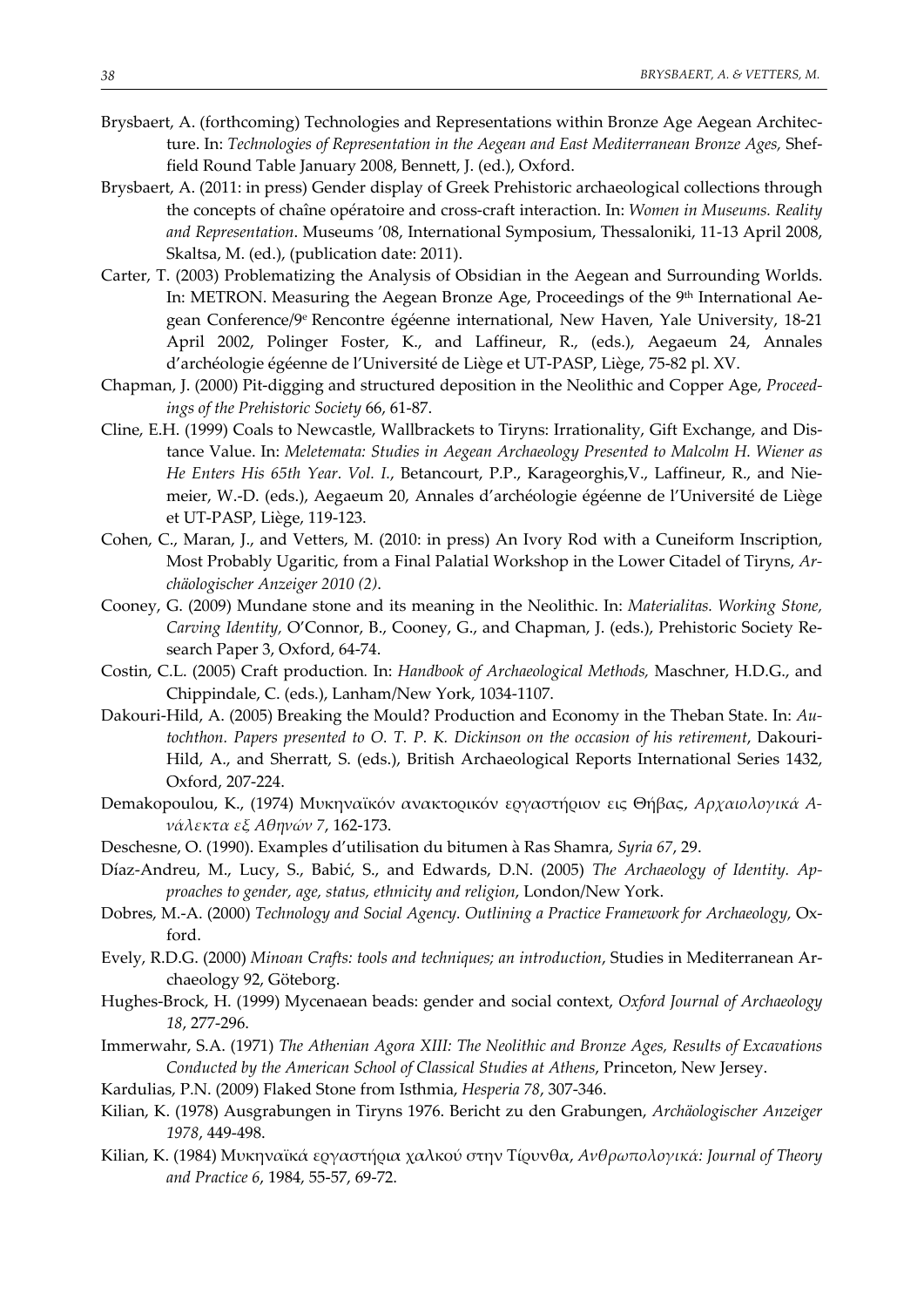- Kilian, K. (1986) Ein mykenisches Beleuchtungsgerät. In: *Φίλια έπη εις τον Γεώργιον Μυλωνάν δια τα 60 έτη του ανασκαφικού του έργου*, Zepos, D., Platon, N., Sakellarakis, J., Travlos, J., and Chatzidakis, M. (eds.), Βιβλιοθήκη της εν Αθηναίς Αρχαιολογικής Εταιρείας Αρ. 103, Athens, 152‐166.
- Kilian, K. (1987) Zur Funktion der mykenischen Residenzen auf dem griechischen Festland. In: *The Function of the Minoan Palaces. Proceedings of the Fourth International Symposium at the Swed‐ ish Institute in Athens 1984*, Hägg, R., and Marinatos, N. (eds.), Skrifter Utgivna av Svenska Institutet i Athen 4°:35, Stockholm, 21‐38.
- Kilian, K. (1988) Ausgrabungen in Tiryns 1982/83. Bericht zu den Grabungen, *Archäologischer Anzei‐ ger 1988*, 105‐151.
- Kilian‐Dirlmeier, I. (2009) Burials with tools: Evidence for Aegean craftspeople? In: *Δώρον. Τιμητικός τόμος για τον Καθηγητή Σπύρο Ιακωβίδη*, Daniilidou, D. (ed.), Ακαδημία Αθη‐ νών, Κέντρον Ερεύνης της Αρχαιοτήτος, Σειρά Μονογραφίων 6, Athens, 383‐390.
- Kostoula, M. and Maran, J. (forthcoming) A Group of Animal-Headed Faience Vessels from Tiryns. In: *Festschrift in Honor of Eliezer Oren,* Lehmann, G., Talshir, Z., Gruber, M.I., and Ahituv, S. (eds.), Orbis Biblicus et Orientalis.
- Krzyszkowska, O.H. (2005) *Mycenaean Ivories from Tiryns*, Tiryns XIII, Forschungen und Berichte, Mainz, 179‐213.
- Leroi-Gourhan, A. (1964) Le Geste et la Parole, vol 1: Technique et Langage; vol 2: la Mémoire et les Ryth*mes,* Paris.
- Maran, J. (2001) Political and Religious Aspects of Architectural Change on the Upper Citadel of Tiryns. The Case of Building T. In: *Potnia. Proceedings of the 8th International Aegean Confer‐ ence, Göteborg, Göteborg University 12th – 15th April 2000*, Laffineur, R., and Hägg, R. (eds.), Aegaeum 22, Annales d'archéologie égéenne de l'Université de Liege et UT‐PASP, Liège, 113‐122 pls. XXXI – XXXIII.
- Maran, J. (2004a) The Spreading of Objects and Ideas in the Late Bronze Age Eastern Mediterra‐ nean: Two Case Examples from the Argolid of the 13<sup>th</sup> and 12<sup>th</sup> Centuries B.C.E., *Bulletin of the American School of Oriental Research 336,* 11‐30.
- Maran, J. (2004b). Architektonische Innovation im spätmykenischen Tiryns Lokale Bauprogram‐ me und fremde Kultureinflüsse. In: *Althellenische Technologie und Technik, Conference Procee‐ dings Ohlstadt 21.‐23.03.2003*, Kyriatsoulis, A. (ed.), Weilheim, 261‐286.
- Maran, J. (2006a) Coming to Terms with the Past ‐ Ideology and Power in Late Helladic IIIC. In: An‐ cient Greece from the Mycenaean Palaces to the Age of Homer. *Proceedings of the Third A. G. Leventis Conference*, 22 ‐25 January 2003, Deger‐Jalkotzy, S., and Lemos, I., (eds.), Edin‐ burgh Leventis Studies 3, Edinburgh, 123‐150.
- Maran, J. (2006b) Mycenaean Citadels as Performative Space. In: *Constructing power – architecture, ideology and social practice; Konstruktion der Macht – Architektur, Ideologie und soziales Handeln*, Maran, J., Juwig, C., Schwengel, H., and Thaler, U. (eds.), Geschichte, Forschung und Wis‐ senschaft 19, Münster, 75‐91.
- Maran, J. (2008) Forschungen in der Unterburg von Tiryns 2000‐2003, *Archäologischer Anzeiger 2008*, 35‐111.
- Maran, J. (forthcoming). The Crisis Years? Reflections on Signs of Instability in the Last Decades of the Mycenaean Palaces. In: *Reasons for Change: Birth, Decline and Collapse of Societies between the End of the Fourth and the Beginning of the First Millennium B.C.*, Cardarelli, A., Cazzella, A., Frangipane, M., and Peroni, R. (eds.), Scienze dell'antichità 15.
- McDonald, W.A., and Wilkie, N.C., eds. (1992) *The Bronze Age Occupation. Excavations at Nichoria in Southwest Greece II*, Minneapolis.
- McGovern, P.E. (1989) Ceramics and craft interaction: a theoretical framework, with prefatory remarks. In: *Cross‐Craft and Cross‐Cultural Interactions in Ceramics,* McGovern, P.E., Notis, M.D., and Kingery, W.D. (eds.), Ceramics and Civilization IV, Westerville, Ohio, 1‐11.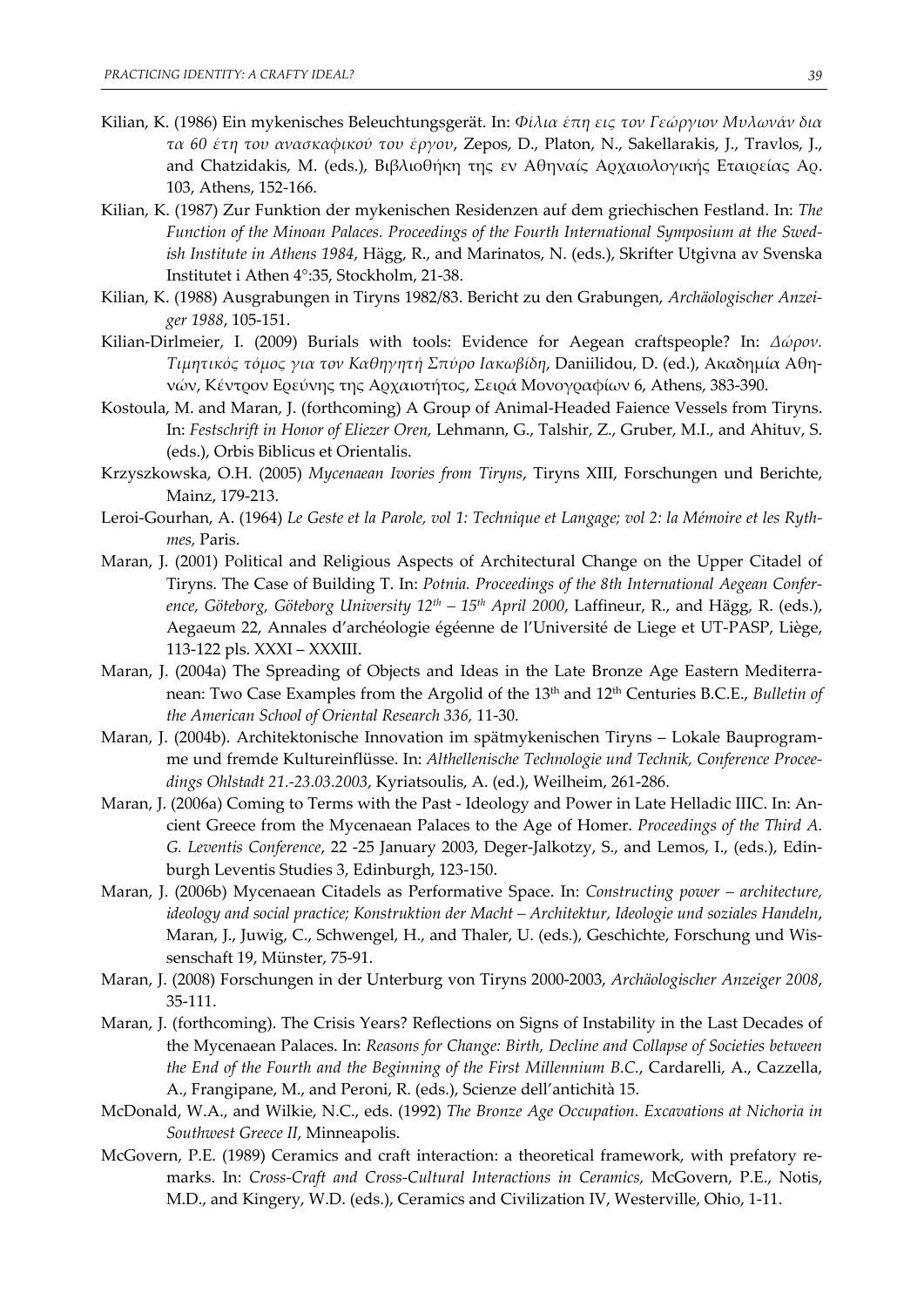Miller, H.M.‐L. (2007) *Archaeological Approaches to Technology*, Amsterdam/Boston/Heidelberg.

- Mossman, S. (2000) Mycenaean Age Lead: a Fresh Look at an Old Material. In: *Trade and Production in Premonetary Greece: Acquisition and Distribution of Raw Materials and Finished Products, Proceedings of the 6th International Workshop, Athens 1996*, Gillis, C., Risberg, C., and Sjöberg, B. (eds.), Studies in Mediterranean Archaeology and Literature Pocket-book 154, Jonsered, 85‐119.
- Muhly, J. (2005) Travelling craftsmen: love 'em or leave 'em. In: *EMPORIA. Aegean in the Central and Eastern Mediterranean. Proceedings of the 10th International Aegean Conference, Athens, 14‐18 April 2004,* Laffineur, R. and Greco, E. (eds), Aegaeum 25, Annales d'archéologie égéenne de l'Université de Liège et UT‐PASP, Liege‐Texas‐Austin, 685‐690.
- Mylonas, G. (1966) The East Wing of the Palace of Mycenae, *Hesperia 35*, 419‐426.
- Newhard, J.M.L. (2003) *Aspects of Local Bronze Age Economies: Chipped Stone Acquisition and Produc‐ tion Strategies in the Argolid, Greece*, Ph.D. Thesis, Department of Classics, University of Cincinnati, Cincinnati.
- Nightingale, G. (2008) Tiny, Fragile, Common, Precious. Mycenaean Glass and Faience Beads and Other Objects. In: *Vitreous materials in the Late Bronze Age Aegean*, Jackson, C.M., and Wager, E.C., (eds.), Sheffield Studies in Archaeology 9, Oxford, 64‐104.
- Panagiotaki, M. (2008) The Technological Development of Aegean Vitreous Materials in the Bronze Age. In: *Vitreous materials in the Late Bronze Age Aegean*, Jackson, C.M., and Wager, E.C., (eds.), Sheffield Studies in Archaeology 9, Oxford, 34‐63.
- Panagiotaki, M., Papazoglou‐Manioudaki, L., Chatzi‐Spiliopoulou, G., Andreopoulou‐Mangou, E., Maniatis, Y., Tite, M.S., and Shortland, A. (2005) A Glass Workshop at the Mycenaean Citadel of Tiryns in Greece. In: *Annales du 16e congrès de l'Association internationale pour l'histoire du verre*, London 2003, l'Association internationale pour l'histoire du verre (ed.), Nottingham, 14‐18 pls. 5‐8.
- Pfaffenberger, B. (1998) Mining communities, chaînes opératoires and sociotechnical systems. In: *Social Approaches to an Industrial Past. The Archaeology and Anthropology of Mining,* Knapp, A.B, Pigott, V., and Herbert, E.W. (eds.), London, 291‐300.
- Pulak, C. (2005) Who were the Mycenaeans aboard the Uluburun ship? In: *Emporia. Aegeans in the Central and Eastern Mediterranean*, *Proceedings of the 10th International Aegean Conference, Ath‐ ens, 14‐18 April 2004,* Laffineur, R. and Greco, E. (eds.), Aegaeum 25, Annales d'archéologie égéenne de l'Université de Liège et UT‐PASP, Liege and Texas, 295‐310 pls. LXX‐LXXI.
- Rahmstorf, L. (2008) *Kleinfunde aus Tiryns aus Terrakotta, Stein, Bein und Glas/Fayence vornehmlich aus der Spätbronzezeit, Forschungen und Berichte*, Tiryns XVI, Wiesbaden.
- Schliemann, H. (1886) *Tiryns. Der prähistorische Palast der Könige von Tiryns. Ergebnisse der neuesten Ausgrabungen*, Leipzig.
- Stevenson Smith, W.M. (1951) Paintings of the Egyptian Middle Kingdom at Bersheh, *American Journal of Archaeology 55*, 321‐332.
- Symeonoglou, S. (1973) *Kadmeia I: Mycenaean Finds from Thebes, Greece. Excavations at 14 Oedipus St.*, Studies in Mediterranean Archaeology 35, Göteborg.
- Terrace, E.L.B. (1968) *Egyptian Paintings of the Middle Kingdom,* London.
- Thaler, U. (2006) Constructing and reconstructing power. The palace of Pylos. In: *Constructing power – architecture, ideology and social practice; Konstruktion der Macht – Architektur, Ideologie und soziales Handeln*, Maran, J., Juwig, C., Schwengel, H., and Thaler, U. (eds.), Geschichte, For‐ schung und Wissenschaft 19, Münster, 93‐116.
- Tournavitou, I. (1988) Towards an identification of a workshop space. In: *Problems in Greek Prehis‐ tory. Papers Presented at the Centenary Conference of the British School of Archaeology at Athens,* Tournavitou, I. (1995) *The 'Ivory Houses' at Mycenae*. Supplementary volume 24. London: The British School at Athens. *Manchester, April 1986*, French, E.B., and Wardle, K.A., (eds.), Bristol, 447‐467.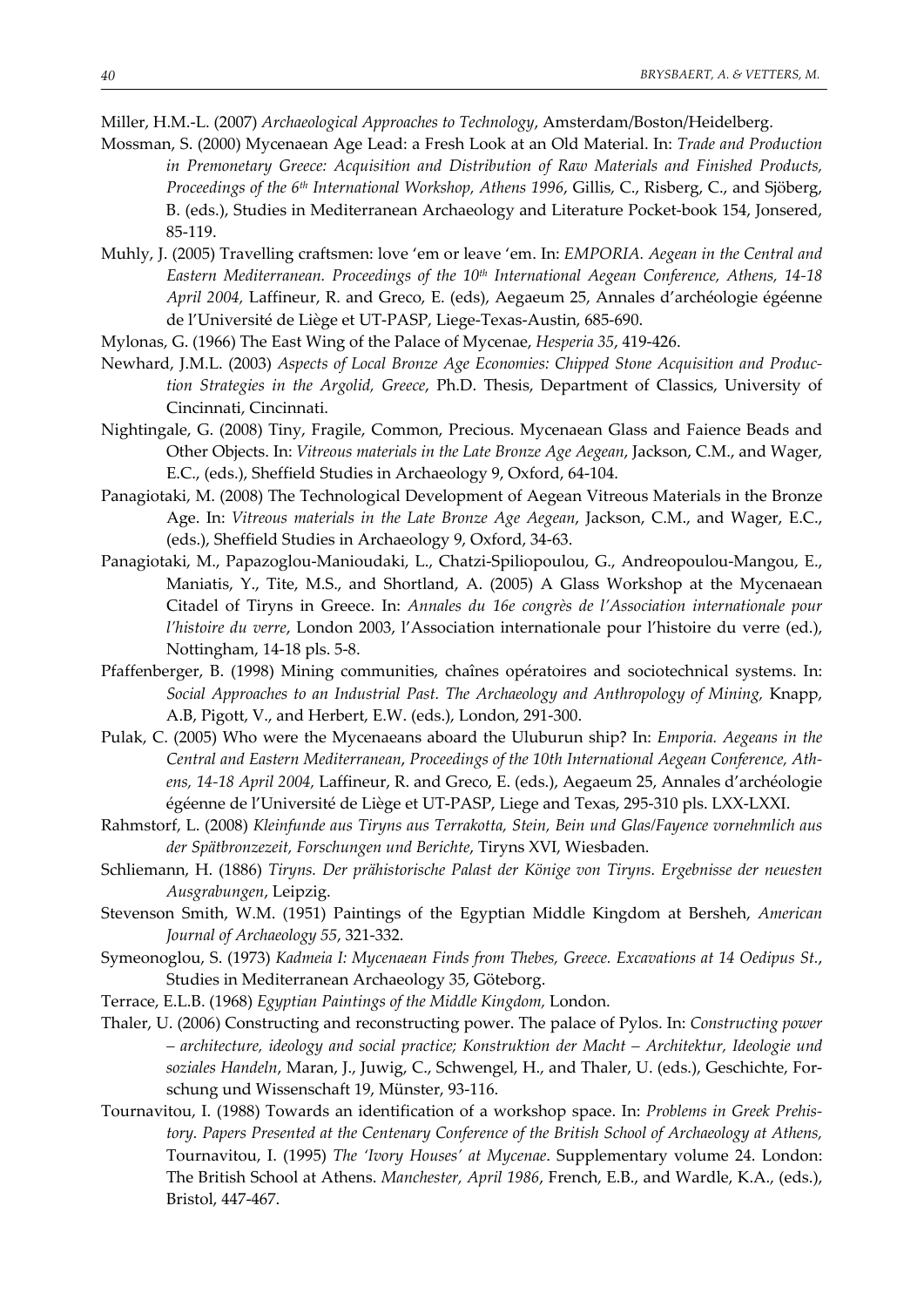- Tournavitou, I. (1997) Jewellers Moulds and Jewellers Workshops in Mycenaean Greece. An Ar‐ chaeological Utopia. In: *Production and the Craftsman, Proceeding of the 4th and 5th International Workshops, Athens, 1994 and 1995*, Gillis, C., Risberg, C., and Sjöberg, B., (eds.), Trade and Production in Premonetary Greece, Göteborg, 209‐256.
- Zaccagnini, C. (1983) Patterns of mobility among ancient Near Eastern Craftsmen, *Journal of Near Eastern Studies 42 (2),*245‐264.
- Zuckerman, S. (2009) Fit for a (not‐quite‐so‐great) King: A Faience Lion‐Head Cup from Hazor, *Le‐ vant 40*, 115‐125.

## **TABLES**

| Table 1: Unpublished TN-objects mentioned in the text with respective find spots |  |  |
|----------------------------------------------------------------------------------|--|--|
|                                                                                  |  |  |

| Tracing Networks | Find spot                                    | Description                            |
|------------------|----------------------------------------------|----------------------------------------|
| database number  |                                              |                                        |
| <b>TN 22</b>     | LXII 34/100 IVb, Ti 02 LXIII 34/81 VI, LXIII | Wall bracket                           |
|                  | 34/91 VI a12.90, LXIII 34/91 VI, LXIII 35/01 |                                        |
|                  | VIA unter Fußboden                           |                                        |
| <b>TN 29</b>     | LXII 34/100 IVb, LXII 35/10 IVb, LXII 35/19  | Wall bracket                           |
|                  | IVb, Ti 02 LXIII 34/91 VI                    |                                        |
| TN 207           | Ti 02 LXIII 34/91 VI f12.81                  | Fragment of faience vessel             |
| <b>TN 208</b>    | Ti 02 LXIII 34/91 VI g12.83                  | Fragment of faience vessel             |
| TN 209           | Ti 02 LXIII 34/91 VIB c12.77                 | Fragment of faience vessel             |
| <b>TN 210</b>    | Ti 02 LXIII 34/81 VIb c12.86                 | Fragment of faience vessel             |
| <b>TN 211</b>    | Ti 02 LXIII 34/81 VIb b12.87                 | Fragment of faience vessel             |
| <b>TN 160</b>    | Ti 05 LXIII 34/71 Ofl. VIA a12.86            | Relief bead                            |
| TN 191           | Ti 02 LXIII 34/63 VI a12.97, LXIII 34/63 VC  | Crucible                               |
| TN 183           | Ti 02 LXIII 35/03 VIb a12.92                 | Worked fragment of Lapis Lacedaimonius |
| <b>TN 43</b>     | Ti 02 LXIII 34/81 VI a12.80                  | Prismatic blade, obsidian              |
| <b>TN 46</b>     | Ti 02 LXIII 34/81 VI a12.90                  | Prismatic blade, obsidian              |
| <b>TN 184</b>    | Ti 02 LXIII 34/61 IVG a13.26 Kilianstörung   | Worked fragment of diorite porphyry    |
| TN 218           | Ti 02 LXIII 34/92 VA a13.24                  | Worked fragments of rock crystal       |
| <b>TN 84</b>     | Ti 02 LXIII 35/12 VC b12.93                  | Bone pin                               |
| <b>TN 193</b>    | Ti 02 LXII 35/48 VI a12.88                   | Bone pin                               |

| Tracing Networks database | Find spot                               | Description                        |
|---------------------------|-----------------------------------------|------------------------------------|
| number                    |                                         |                                    |
| <b>TN 112</b>             | Ti 02 LXIII 34/63 VIA b12.82 Hor. 17 a5 | Obsidian, secondary decortication  |
|                           |                                         | flake                              |
| TN 108                    | Ti 02 LXIII 34/64 VIA a12.84 Hor. 17 a5 | Obsidian, prismatic blade, blank   |
| <b>TN 111</b>             | Ti 02 LXIII 34/52 VIA b12.84 Hor. 17 a5 | Obsidian, retouched flake, scraper |
| TN 118                    | Ti 02 LXIII 34/63 VIA a12.84 Hor. 17 a5 | Obsidian, tertiary flake           |
| TN 110                    | Ti 02 LXIII 34/42 VIA a12.85 Hor. 17 a5 | Obsidian, flake, blank             |
| TN 173                    | Ti 02 LXIII 34/63 VI b12.85 Hor. 17 a5  | Obsidian, primary decortication    |
|                           |                                         | flake                              |
| TN 107                    | Ti 02 LXIII 34/54 VIA a12.85 Hor. 17 a5 | Obsidian, exhausted core           |
| TN 114                    | Ti 02 LXIII 34/52 VIA c12.90 Hor. 17 a5 | Obsidian, retouched flake, scraper |
| <b>TN 117</b>             | Ti 02 LXIII 34/33 VIA Hor. 17 a5        | Obsidian, flake blank from blade   |
|                           |                                         | production                         |
| <b>TN 128</b>             | Ti 02 LXIII 34/52 VI f12.92 Hor. 17 a5  | Obsidian, flake blank from blade   |
|                           |                                         | production                         |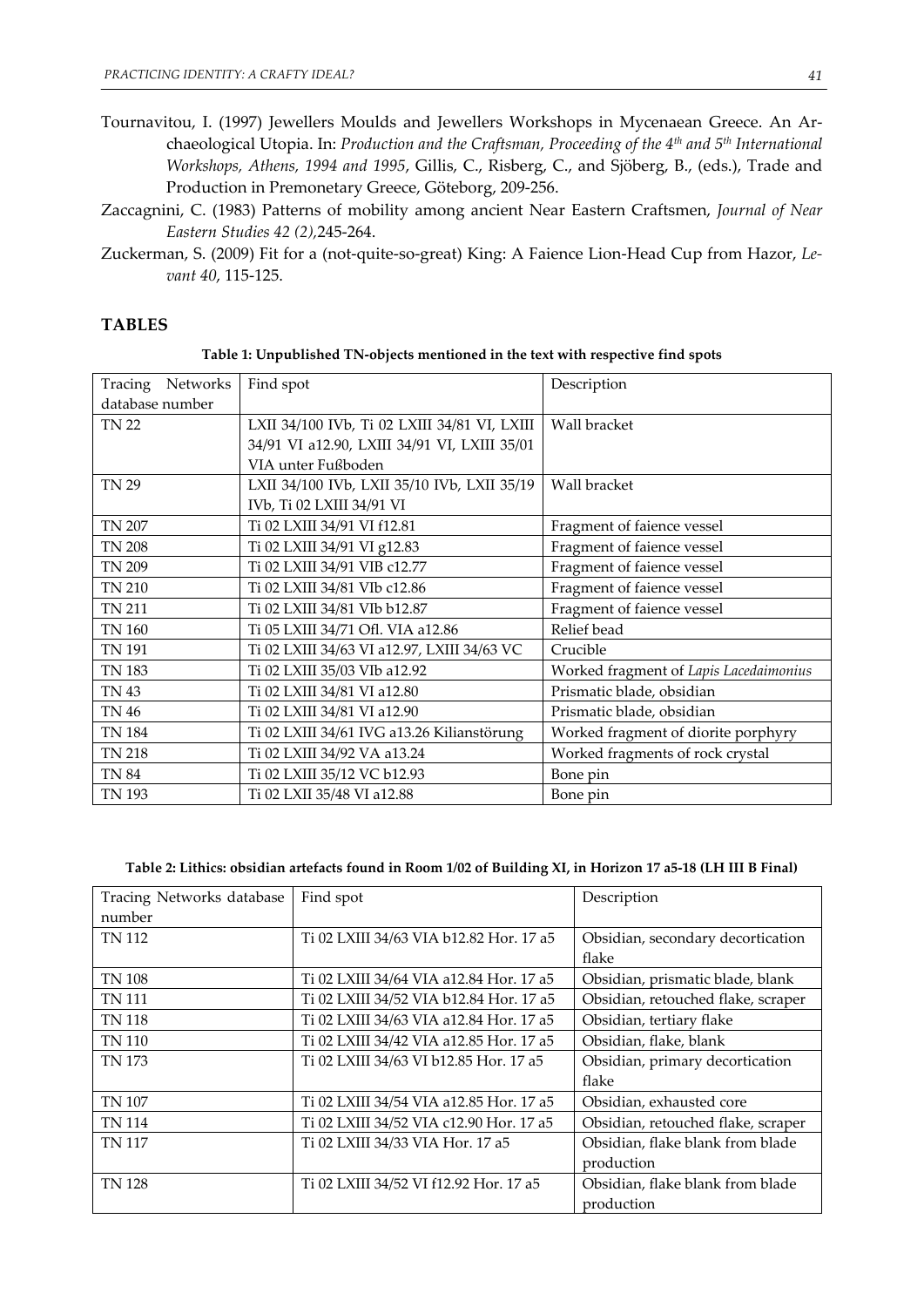| <b>TN 98</b>  | Ti 02 LXIII 34/62 VI a12.93 Hor. 17 a5  | Obsidian, prismatic blade,<br>retouched |
|---------------|-----------------------------------------|-----------------------------------------|
| <b>TN 121</b> | Ti 02 LXIII 34/43 VI a12.93 Hor. 17 a5  | Obsidian, prismatic blade, blank        |
| <b>TN 102</b> | Ti 02 LXIII 34/42 VI b12.94 Hor. 17 a5  | Obsidian, retouched blade               |
| <b>TN 122</b> | Ti 02 LXIII 34/53 VI e12.94 Hor. 17 a5  | Obsidian, prismatic blade,              |
|               |                                         | retouched                               |
| <b>TN 123</b> | Ti 02 LXIII 34/52 VI d12.95 Hor. 17 a5  | Obsidian, blade, blank                  |
| TN 129        | Ti 02 LXIII 34/52 VI e12.96 Hor. 17 a5  | Obsidian, tertiary flake                |
| <b>TN 126</b> | Ti 02 LXIII 34/42 VI a12.97 Hor. 17 a5  | Obsidian, prismatic blade, blank        |
| TN 130        | Ti 02 LXIII 34/53 VI a12.97 Hor. 17 a5  | Obsidian, secondary flake               |
| <b>TN 131</b> | Ti 02 LXIII 34/52 VI a12.98 Hor. 17 a5  | Obsidian, tertiary flake                |
| <b>TN 132</b> | Ti 02 LXIII 34/43 VI b 12.98 Hor. 17 a5 | Obsidian, secondary decortications      |
|               |                                         | flake                                   |
| <b>TN 101</b> | Ti 02 LXIII 34/53 VI f12.99 Hor. 17 a5  | Obsidian, flake blank from blade        |
|               |                                         | production                              |
| <b>TN 104</b> | Ti 02 LXIII 34/52 VI b13.00 Hor. 18-20  | Obsidian, prismatic blade, blank        |
| <b>TN 105</b> | Ti 02 LXIII 34/43 VI Hor. 18-20         | Obsidian, burin                         |
| TN 125        | Ti 02 LXIII 34/63 VI Hor. 18-20         | Obsidian, prismatic blade, blank        |
| TN 133        | Ti 02 LXIII 34/63 VI Hor. 18-20         | Obsidian, tertiary flake                |
| <b>TN 138</b> | Ti 02 LXIII 34/63 VC f13.01 Hor. 18-20  | Obsidian, tertiary flake                |
| TN 137        | Ti 02 LXIII 34/42 VC a13.03 Hor. 18-20  | Obsidian, prismatic blade, blank        |
| TN 139        | Ti 02 LXIII 34/64 VC a13.03 Hor. 18-20  | Obsidian, prismatic blade,              |
|               |                                         | retouched                               |
| <b>TN 99</b>  | Ti 02 LXIII 34/83 VI a13.03 Hor. 18-20  | Obsidian, prismatic blade, blank        |
| <b>TN 96</b>  | Ti 02 LXIII 34/52 VC g13.04 Hor. 18-20  | Obsidian, prismatic blade, burin        |
| <b>TN 141</b> | Ti 02 LXIII 34/52 VC b13.04 Hor. 18-20  | Obsidian, tertiary flake                |
| <b>TN 135</b> | Ti 02 LXIII 34/63 VC e13.06 Hor. 18-20  | Obsidian, prismatic blade,              |
|               |                                         | retouched                               |
| <b>TN 140</b> | Ti 02 LXIII 34/63 VC d13.08 Hor. 18-20  | Obsidian, secondary decortication       |
|               |                                         | flake                                   |
| <b>TN 97</b>  | Ti 02 LXIII 34/63 VC b13.10 Hor. 18-20  | Obsidian, prismatic blade,              |
|               |                                         | retouched                               |
| <b>TN 134</b> | Ti 02 LXIII 34/64 VC Hor. 18-20         | Obsidian, prismatic blade, blank        |

# Table 3: Lead and copper-alloy objects and associated crucible found in Room 1/02 of Building XI, in Horizon 17 **a5‐18 (LH III B Final)**

| Tracing         | Find spot                                         | Description                      |
|-----------------|---------------------------------------------------|----------------------------------|
| <b>Networks</b> |                                                   |                                  |
| database number |                                                   |                                  |
| <b>TN78</b>     | Ti 02 LXIII 34/42 VIB a12.85 Hor. 17 a5           | Copper-alloy, amorphous fragment |
| <b>TN72</b>     | Ti 02 LXIII 34/63 VI d12.90 Hor. 17 a5            | Copper-alloy, amorphous fragment |
| <b>TN 83</b>    | Ti 02 LXIII 34/53 VI a12.90 Hor. 17 a5            | Copper-alloy, awl                |
| TN 69           | Ti 02 LXIII 34/43 VIA b12.91 Hor. 17 a5           | Lead, clamp                      |
| TN 63           | Ti 02 LXIII 34/63 VI b12.93 Hor. 17 a5            | Lead, sheet                      |
| <b>TN 88</b>    | LXIII 34/52 VI c12.95 Hor. 17 a5                  | Copper-alloy, amorphous fragment |
| TN 59           | Ti 02 LXIII 34/53 VI b12.95 Hor. 17 a5            | Lead, clamp                      |
| <b>TN 81</b>    | Ti 02 LXIII 34/53 VI c12.96 Hor. 17 a5            | Copper-alloy, wire?              |
| <b>TN 191</b>   | Ti 02 LXIII 34/53 VI a12.97, Ti 02 LXIII 34/63 VC | Clay, crucible                   |
|                 | Hor. 17 a5                                        |                                  |
| TN 62           | Ti 02 LXIII 34/84 VB a13.00 G2/02 Hor. 18-20      | Lead, clamp                      |
| TN 90           | Ti 02 LXIII 34/53 VC d13.01 Hor. 18-20            | Copper-alloy, amorphous fragment |
| TN 91           | Ti 02 LXIII 34/63 VC g13.01 Hor. 18-20            | Copper-alloy, amorphous fragment |
| TN 64           | Ti 02 LXIII 34/52 VC e13.01 Hor. 18-20            | Lead, sheet with cut-marks       |